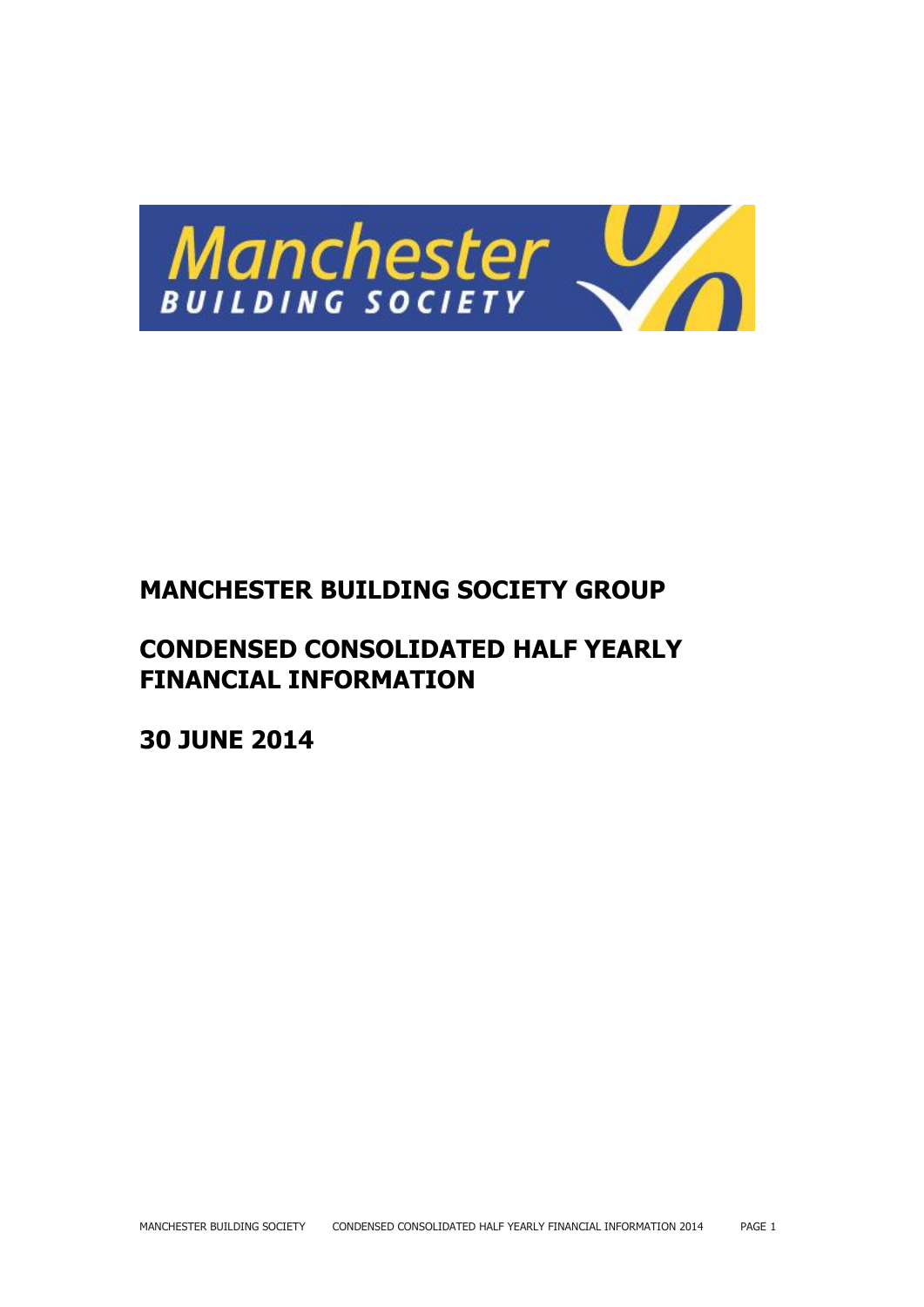# **CONTENTS**

- **DIRECTORS' REPORT**
- **STATEMENT OF DIRECTORS' RESPONSIBILITIES**
- **CONDENSED CONSOLIDATED STATEMENTS OF COMPREHENSIVE INCOME**
- **CONDENSED CONSOLIDATED STATEMENTS OF CHANGES IN EQUITY**
- **CONDENSED CONSOLIDATED STATEMENTS OF FINANCIAL POSITION**
- **CONDENSED CONSOLIDATED STATEMENTS OF CASH FLOWS**
- **NOTES TO THE CONDENSED CONSOLIDATED FINANCIAL STATEMENTS**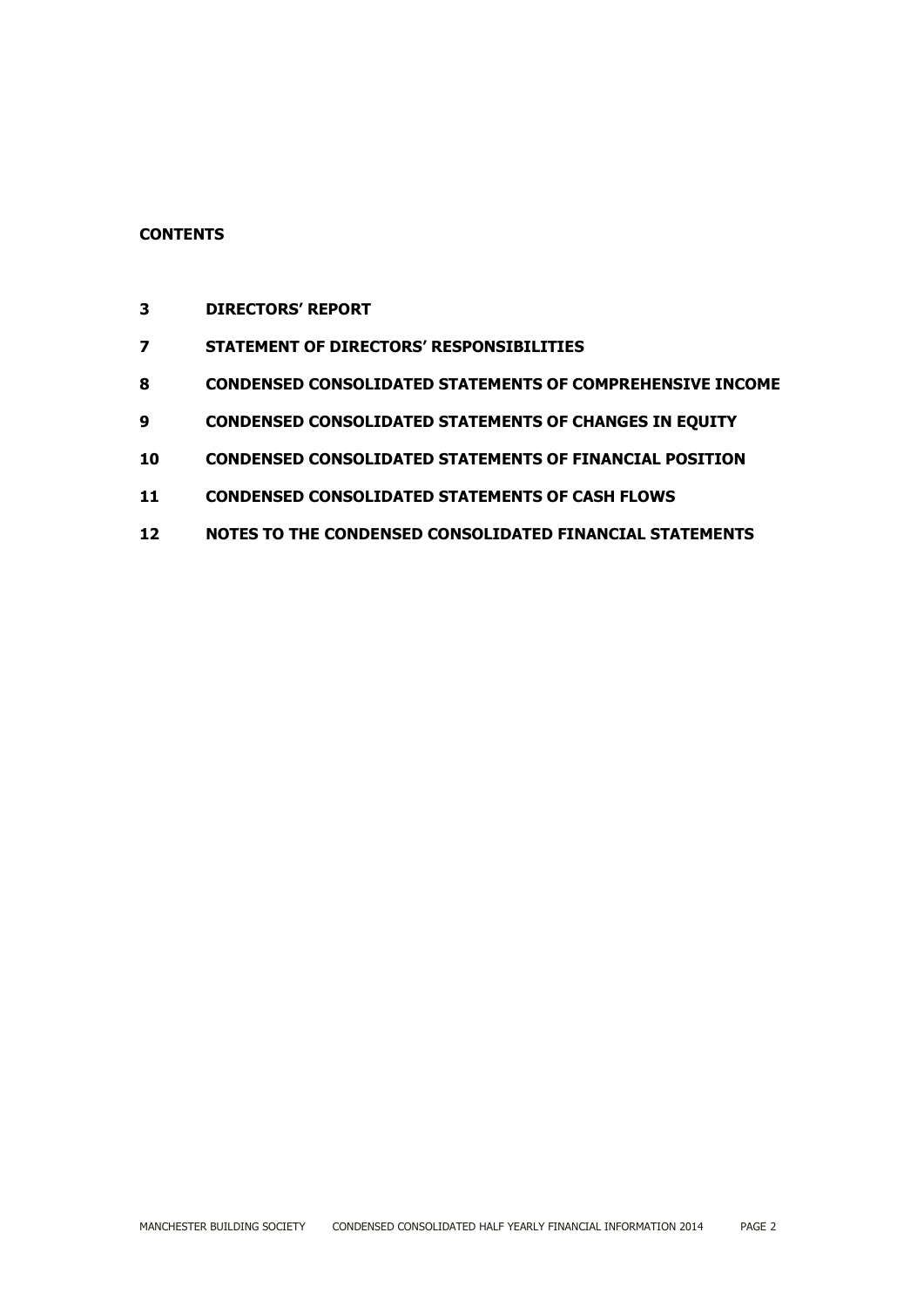#### **DIRECTORS REPORT**

#### **Introduction**

The directors are pleased to present the Condensed Consolidated Half Yearly Financial Information for the six months ended 30 June 2014.

#### **Strategic summary**

The Group consists of the Society and its two wholly owned subsidiaries: MBS (Mortgages) Limited and MBS (Property) Limited.

The Society is owned by its members. The means by which its value is preserved is by providing products that meet the financial needs of both existing and potential members. Offering a safe home for individual and corporate deposits and making mortgage funding available on a cautious, controlled and appropriately remunerated basis allow for a suitable net interest margin to be reported, which in turn funds the increase in reserves. Careful management of the Group's regulatory capital allows the Society to support its mortgage book and to accommodate unforeseen mortgage losses.

The Group's strategy and results for the year are covered in detail in the sections that follow, along with the principal risks and uncertainties that the Group faces.

#### **Business review**

The Group reported a profitable start to 2014, with pre-tax profits of £1,652k for the 6 months ended 30 June 2014 (30 June 2013: £1,250k (restated)).

The Group's net interest income was up by 2% on the comparative period from 2013. Whilst the level of interest earned on the reducing mortgage book was lower than that of the comparative period in 2013, this was compensated for by a far lower level of interest paid on retail savings products, resulting from a reduction in both the level of retail balances held and the overall rate of interest paid on these balances. Retail balances at the end of June 2014 were in line with forecasts; at £411m they were £92m lower than the position reported at the end of December 2013.

No new mortgage lending was undertaken during the first half of the year.

There were no large or unusual charges for impairments during the period. The results for the half year accommodate a full year's charge for the Financial Services Compensation Scheme Levy.

The Group's administrative expenditure was 23% lower than that of the comparative period, arising primarily as a result of the restructuring exercise that was carried out during H2 2013 and which resulted in a reduction in the number of staff employed by the Group.

The Group continues in its efforts to minimise mortgage arrears and to help borrowers in difficulties to resolve their situations, taking a consultative approach with borrowers who experience payment difficulties and applying forbearance as appropriate. At 30 June 2014 there were 17 mortgage accounts where payments were 12 or more months in arrears (31 December 2013: 18). Outstanding balances on these accounts were £6.8m (31 December 2013: £6.0m), representing 1.5% of total mortgage balances (31 December 2013: 1.3%). This is the result of two large mortgage accounts moving into this arrears category.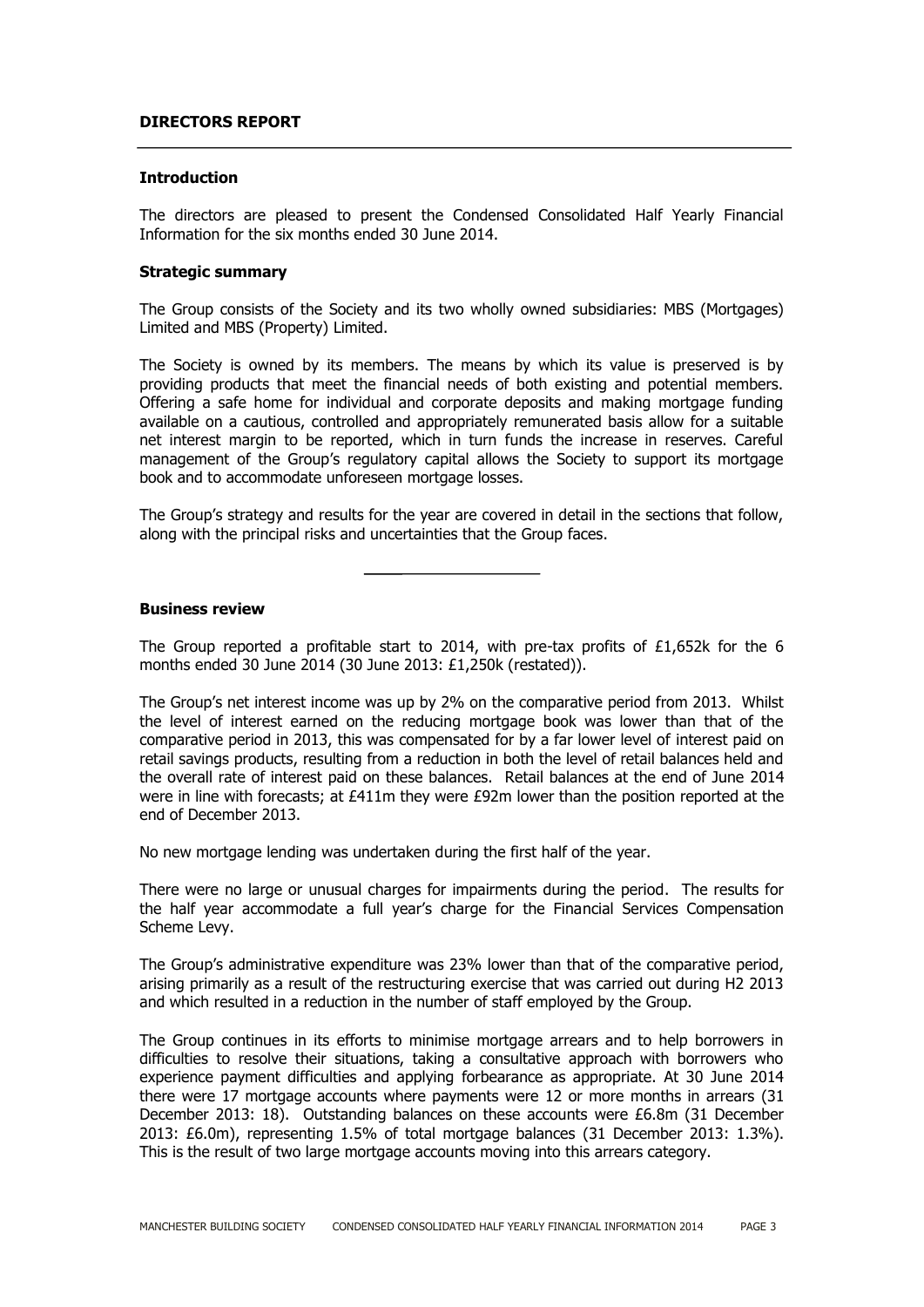Total arrears at 30 June 2014 were £0.8m (31 December 2013: £0.7m). These figures represent assets where the Group holds legal title.

As noted in the 2013 Annual Report and Accounts, divestment of £68m of mortgage assets occurred in December 2013 and the consideration received was held in liquid funds at the 2013 year end. The resulting level of liquidity at 31 December 2013 was notably above the Society's business-as-usual levels. During the first six months of 2014, the Group's total assets reduced by 15.6% primarily as a result of reducing the level of excess liquidity over the first six months of 2014, with the most notable reductions occurring in the Society's retail balances as it sought to reduce its levels of liquid funds.

Robust levels of liquidity have been maintained throughout the period. The Society continues to take a cautious approach to the investment of its liquid funds, having significant balances deposited with the Bank of England and other smaller sums within instantly accessible accounts with a number of UK High Street banks.

The Board is pleased to report a profit before tax to the members for the six months ended 30 June 2014. We continue to manage the Society against a backdrop of continuing very low interest rates and early signs of economic recovery. There is an expectation that rates will rise at some point in the next year and that the economic recovery will continue. We remain focussed on ensuring that as the business environment changes we continue to manage the Society in the best interests of members.

#### **Risks and uncertainties**

Every business faces risks as part of its day-to-day operation. The Board's risk management objectives are to seek to minimise the risks that the Society faces, by articulating that it has a low appetite for risk and by deploying a range of risk management policies and procedures within an appropriate control environment in order to achieve such an outcome.

Fuller commentary regarding the Board's assessment of the risks that are faced by the Society may be found in the 2013 Annual Report and Accounts. It is the Board's view that the risks and uncertainties that the Society faces have not changed by any great extent since the publication of the 2013 Annual Report and Accounts and accordingly, this latter financial information should be read in conjunction with the Half Yearly Financial Information.

Summarised below are a number of the Group's key risks and uncertainties:

- **Credit risk:** The Group is exposed to the risk that it may not receive back in full any sum that has been borrowed (in relation to loans and advances) or any sum that it has deposited with a counterparty (in relation to liquid assets) when such amounts fall due. The Board monitors credit risk, underlying security values and the level of impairment provisions on a regular basis. In relation to loans and advances, credit risk presents as more of a consideration than in relation to the Society's liquid assets; the former involve relationships with individuals or small businesses, whilst the latter are far fewer in number, being restricted to either the Bank of England or UK High Street banks. The Board's assessment is that the credit risk that the Society faces has not altered since the publication of the 2013 Annual Report and Accounts, with the various loans and mortgage books identified for impairment consideration continuing to perform in a manner similar to that at 31 December 2013.
- **Insurance risk:** A particular clause within the contract for the Society's Lifetime mortgage assets meets the definition of an insurance contract; where a borrower dies or goes into long term care and a subsequent redemption receipt is less than the outstanding loan balance, the Society does not have any further ability to recover amounts from the borrower or their estate. In the context of lifetime mortgages,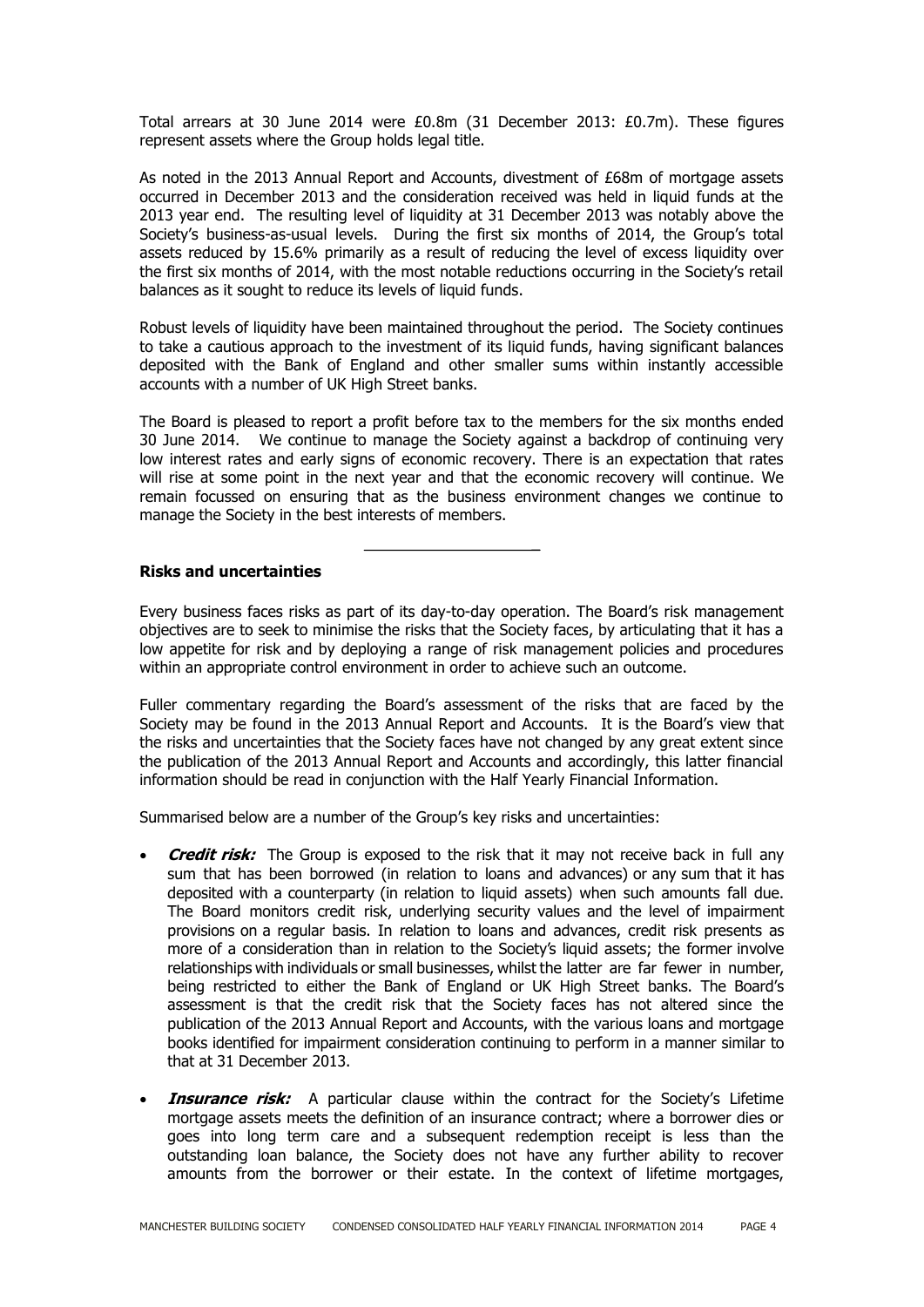impairment assessments incorporate the insurance risk attaching to the contracts. The insurance provision is a critical accounting estimate and the underlying assumptions associated with the assessment of this risk have not altered since 31 December 2013.

- **Liquidity risk:** The Group's strategy is to maintain sufficient funds in unencumbered liquid form at all times to ensure that its liabilities can be met as they fall due. Regular stress testing of liquidity is undertaken by separately using 20 week and 3 month time horizons. The Group operates within closely monitored Board-approved liquidity policy limits, which are reviewed on a daily basis by the Group's Finance and Treasury departments, reported to the executive directors every week and considered by the Board each month. Throughout 2013 and 2014, the Group continued to have a significant proportion of its liquid assets deposited with the Bank of England.
- **Capital risk:** The Group is required to hold sufficient capital by its regulator; regulatory capital includes retained earnings, PPDS, PIBS and subordinated debt along with elements of the Group's collectively identified provisions and a proportion of its deferred tax asset. The level of capital that the Group is directed to hold by its regulator is driven by the nature of the Group's assets and the regulator's assessment of its risk profile. The Board's view is that the Society's capital risk has not altered since 31 December 2013.
- **Interest rate risk:** The Group's mortgage and savings products have different interest rate types and different maturities. This means that the Group is exposed to movements in interest rates. A movement in an external interest rate (e.g. Bank of England Base Rate or LIBOR) does not always affect every mortgage and savings product that the Society holds. The Society's interest rate risk has remained unaltered since the position reported at 31 December 2013 and the Board continues in its intention not to hedge its remaining fixed rate mortgages using interest rate swaps at this time; this position continues to be monitored regularly.
- **Currency risk:** The Group faces currency movement risks on its Euro denominated mortgage balances which represent 10.6% of total mortgage assets as at 30 June 2014. The exchange rate risk arising on these balances is managed and mitigated by transacting exchange rate swaps. The exchange rate risk position is reported to the ALCO and Board each month.
- **Economic risk:** The Group faces the risk that its interest margin can become subjected to the pressure that is brought to bear from being an institution that is primarily funded through retail deposits. Within this market, there is great competition for attracting retail deposits at sustainable rates of interest. Since the launch of the Bank of England's Funding for Lending Scheme in 2012, it is apparent that there has been an easing in the rates that retail institutions pay to their saving members and as a consequence, the impact of this has been an improvement in the Society's underlying interest margin during 2013 and into 2014; although the interest margin has been reduced with the sale of the UK Lifetime Mortgage portfolio in December 2013.

#### **Other Matters**

#### **Board and staff changes**

As announced previously, Mr Robert Dyson, non-executive director, stepped down from the Board at the Society's Annual General Meeting on 16 June 2014.

The Board considers that the current staffing compliment will support existing business levels.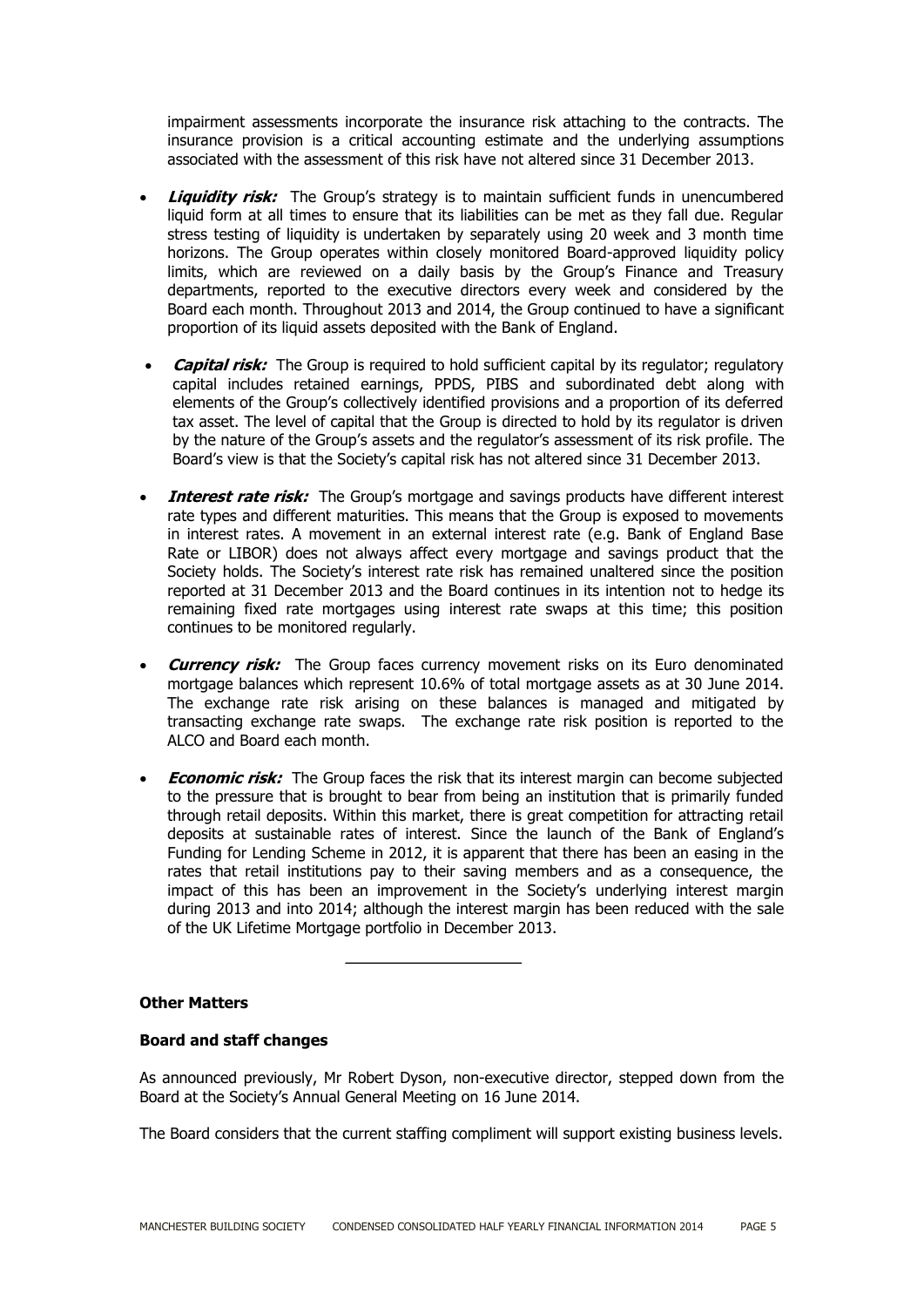#### **Going Concern**

The directors must satisfy themselves that it is reasonable to conclude that the financial statements should be prepared on a going concern basis. The Group's business activities require it to manage carefully its liquidity and capital resources. In managing its key resources through the setting of Board policies and operating procedures, the directors are mindful of the principal risks and uncertainties that the Group faces; these are summarised on pages 4 and 5.

Following the changes in accounting policies during 2013, which led to the restatement referenced in note 2 and as part of the going concern assessment in connection with the financial statements for the year to 31 December 2013, the Board performed scenario analysis to consider eventualities using more pessimistic business and economic assumptions than those used in its Corporate Plan forecasts. Based on the output of the Boards projections, scenario analysis and through its regular discussions with the PRA (which include dialogue relating to its regulatory capital and corporate planning forecasts), the Board concluded that it had a reasonable expectation that the Group would continue to operate on a going concern basis.

In considering the status of the Group at the time of approving the Half Yearly Financial Information the Board has revisited the analysis performed at the last year end, and the assumptions and conclusions have been reviewed for any material changes over the intervening period. The review has highlighted no material changes in the circumstances of the Group.

In consequence the Group continues to adopt the going concern basis in respect of the Half Yearly Financial Information.

#### **Forward-looking statements**

Within the half yearly information comments are made about anticipated future events, which the Board believes to be reasonable. As these statements are based on the Group's current view of the UK economy and banking market, the Board can give no assurances that the markets will develop in the way that is drafted and actual outcomes may differ to those that are anticipated.

The Group does not undertake to update any of the statements that it has made about future events prior to reporting of the full year results.

#### **Approval of interim financial statements**

The condensed consolidated half yearly financial information was approved by the Board of directors on 20 August 2014.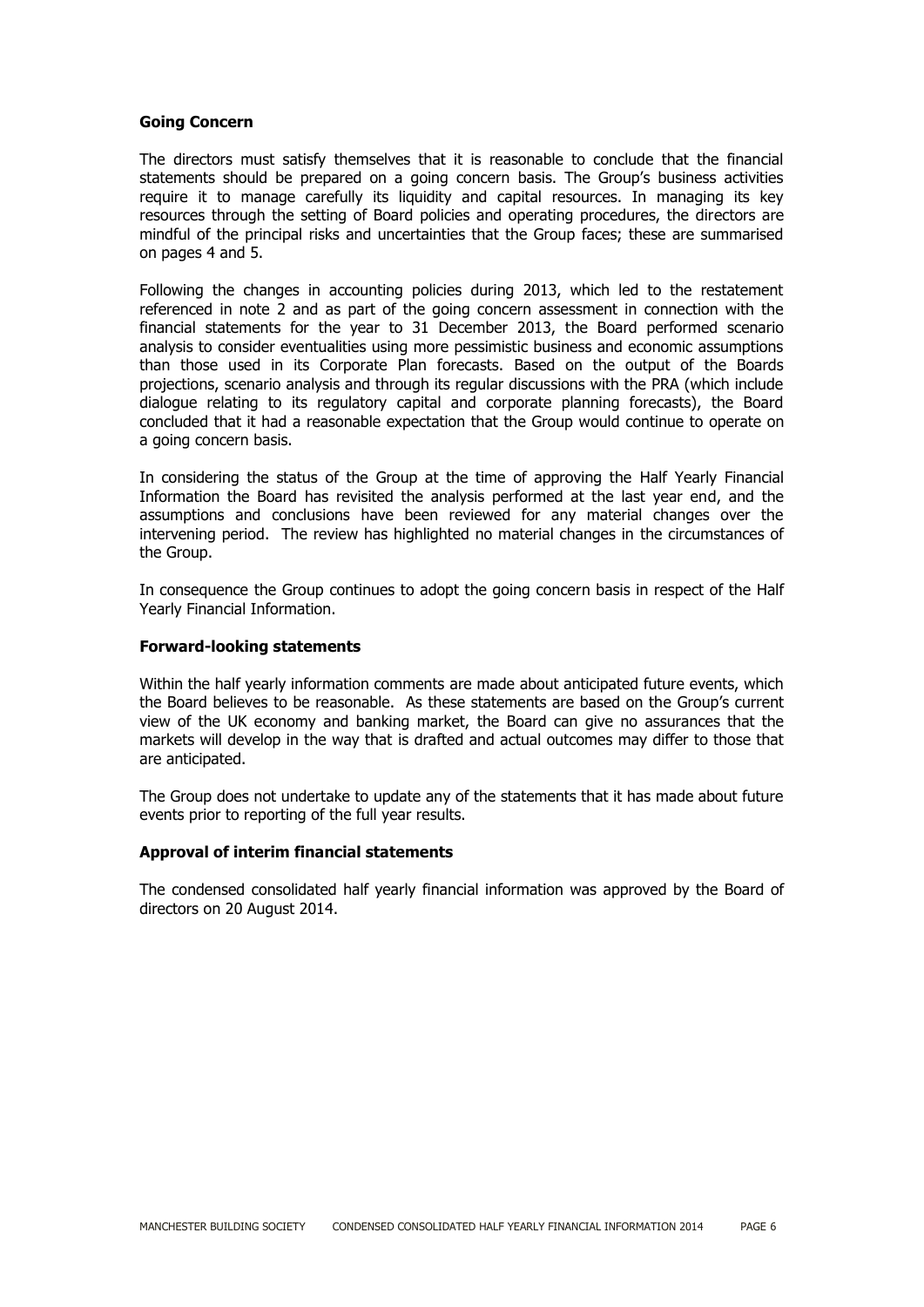#### **STATEMENT OF DIRECTORS' RESPONSIBILITIES IN RESPECT OF THE CONDENSED CONSOLIDATED HALF YEARLY FINANCIAL INFORMATION**

The directors confirm that, to the best of their knowledge:

- The condensed set of consolidated accounts has been prepared in accordance with IAS 34 *Interim Financial Reporting*, as adopted by the European Union.
- The half yearly accounts include the information required by the Financial Conduct Authority Disclosure and Transparency Rules (DTR 4.2.7 and DTR 4.2.8)

The results for the half year ended 30 June 2014 and those comparable figures for the half year ended 30 June 2013 are unaudited. The figures for the year ended 2013 are extracted from the 2013 Annual Report and Accounts, prepared in accordance with IFRS as adopted in the EU, on which the Independent Auditors gave an unqualified opinion.

The Directors are responsible for the maintenance and integrity of information on the Society's website. Copies of the 2013 Annual Report & Accounts and this Half Yearly Financial information may be found at: www.themanchester.co.uk/Main/FinancialInformation

The Board of Directors responsible for the half yearly accounts are listed below:

| J. Allen ACIB Dip FS | Non-executive director     |
|----------------------|----------------------------|
| H.F. Baines LLB      | Vice Chairman              |
| I.A. Dewar FCA       | Non-executive director     |
| C.W. Gee FCA         | Finance Director           |
| D.A. Harding JP FCMA | Chairman                   |
| P.A. Lynch           | <b>Operations Director</b> |
| F.B. Smith           | Non-executive director     |
| J. Smith FCCA        | Non-executive director     |

Signed on behalf of the Board of Directors

D.A. Harding Chairman 20 August 2014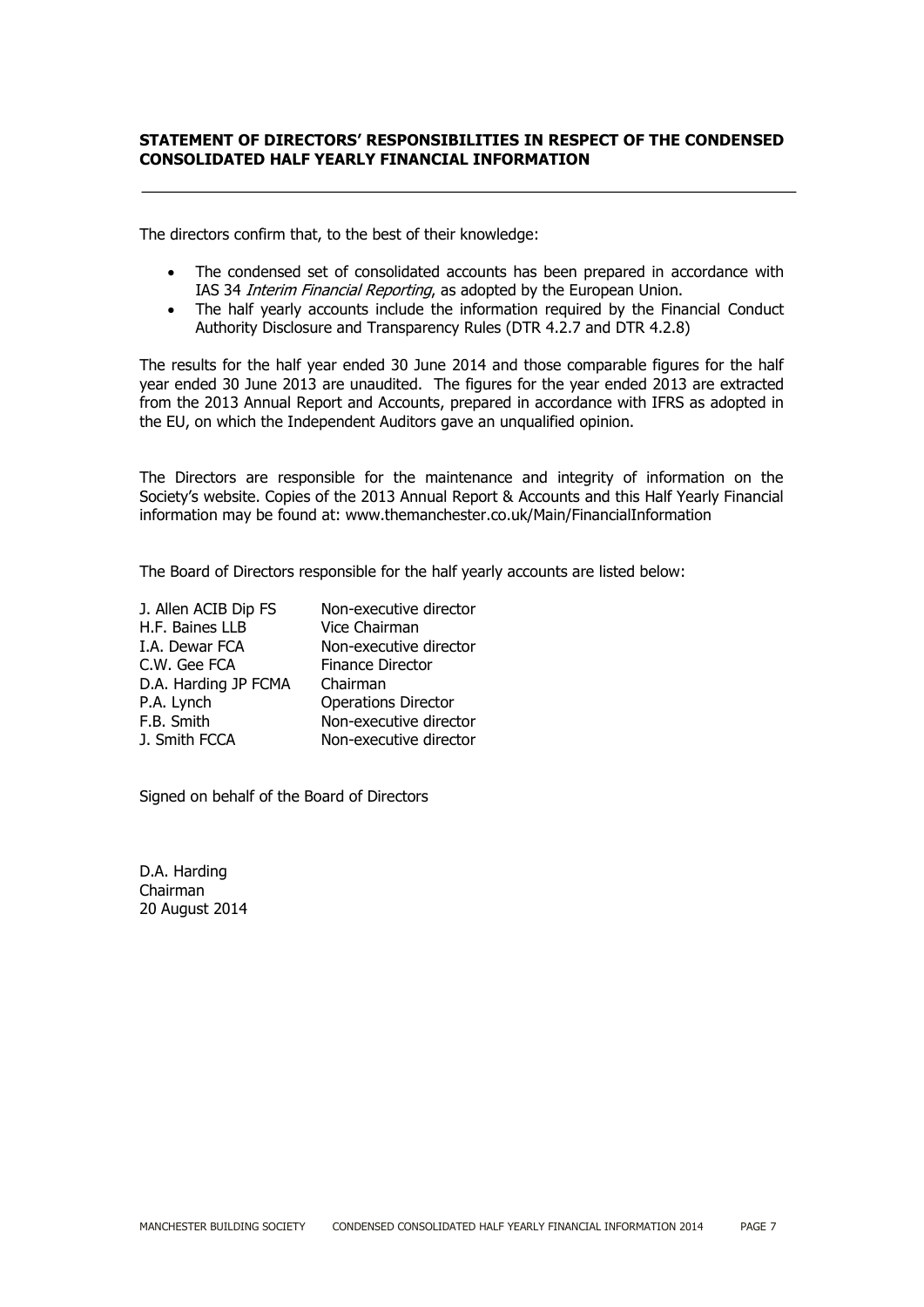#### **CONDENSED CONSOLIDATED STATEMENTS OF COMPREHENSIVE INCOME**

|                                              |      |             | Restated  |                          |
|----------------------------------------------|------|-------------|-----------|--------------------------|
|                                              |      | Unaudited   | Unaudited | Audited                  |
|                                              |      | 6 months to |           | 6 months to 12 months to |
|                                              |      | 30 Jun 14   | 30 Jun 13 | 31 Dec 13                |
|                                              | note | £000        | £000      | £000                     |
| Interest receivable and similar income       |      | 10,233      | 12,939    | 27,354                   |
| Interest expense and similar charges         |      | (4, 331)    | (7, 155)  | (12,947)                 |
| Net interest income                          |      | 5,902       | 5,784     | 14,407                   |
| Other operating income                       |      | 206         | 415       | 727                      |
| Other operating charges                      |      | (26)        | (79)      | (145)                    |
| Profit/(loss) from derivatives               | 5    | (8)         | 553       | (329)                    |
| Net loss on financial assets designated at   |      |             |           |                          |
| fair value through profit and loss           |      | (252)       | (792)     | (1, 134)                 |
| Total operating income                       |      | 5,822       | 5,881     | 13,526                   |
| Administrative expenses and depreciation     |      | (2,931)     | (3, 815)  | (5,907)                  |
| Operating profit/(loss) before impairment    |      |             |           |                          |
| and provisions                               |      | 2,891       | 2,066     | 7,619                    |
| Impairment losses                            | 9    | (689)       | (327)     | (8,706)                  |
| Financial Services Compensation Scheme       |      |             |           |                          |
| levy                                         | 17   | (550)       | (489)     | (489)                    |
| Profit/(loss) for the period before taxation |      | 1,652       | 1,250     | (1, 576)                 |
| Income taxation expense                      | 6    | (1,031)     | (303)     | (5, 517)                 |
| Profit/(loss) for the period                 |      | 621         | 947       | (7,093)                  |
|                                              |      |             |           |                          |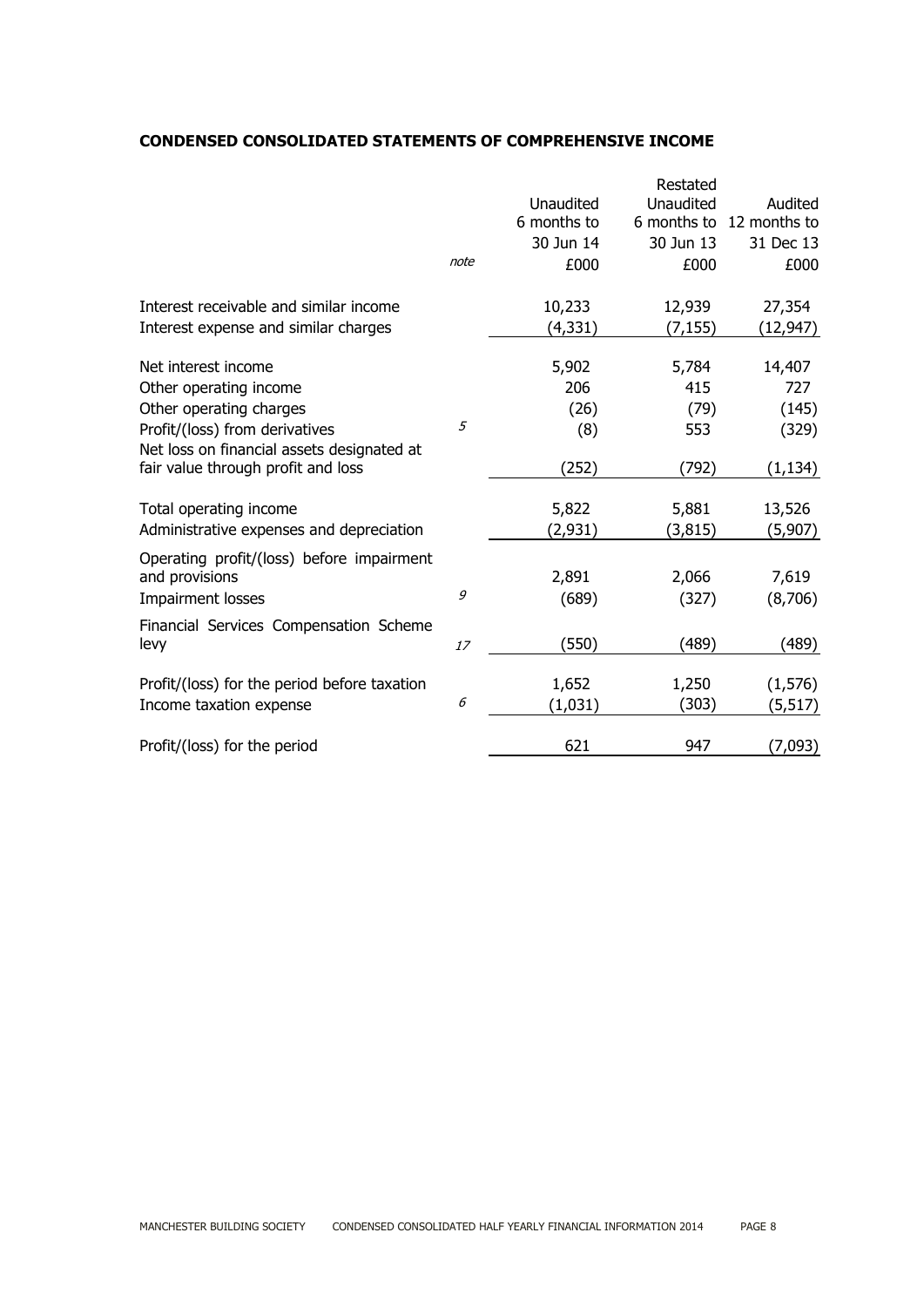# **CONDENSED CONSOLIDATED STATEMENTS OF CHANGES IN EQUITY**

# **Unaudited 6 months to 30 June 2014**

|                                                     | Retained | Subscribed |             |        |
|-----------------------------------------------------|----------|------------|-------------|--------|
|                                                     | Earnings | capital    | <b>PPDS</b> | Total  |
|                                                     | £000     | £000       | £000        | £000   |
| Balance at 1 January 2014                           | (4,053)  | 9,788      | 17,461      | 23,196 |
| Transactions with equity holders - interest on PIBS | (337)    | -          |             | (337)  |
| Tax credit re: interest paid to PIBS holders        | 67       |            |             | 67     |
| Profit and comprehensive income for the period      | 621      | ۰          |             | 621    |
| Balance at 30 June 2014                             | (3,702)  | 9,788      | 17,461      | 23,547 |

## **Unaudited 6 months to 30 June 2013**

|                                                     | Retained | Subscribed |             | Total    |
|-----------------------------------------------------|----------|------------|-------------|----------|
|                                                     | Earnings | capital    | <b>PPDS</b> |          |
|                                                     | £000     | £000       | £000        | £000     |
| Reported balance at 1 January 2013                  | 6,171    | 14,788     |             | 20,959   |
| Restatements                                        | (2, 591) | (5,000)    |             | (7, 591) |
| Restated balance at 1 January 2013                  | 3,580    | 9,788      |             | 13,368   |
| Issue of PPDS at par                                |          |            | 18,000      | 18,000   |
| Costs of issue of PPDS                              |          |            | (539)       | (539)    |
| Transactions with equity holders - interest on PIBS | (337)    |            |             | (337)    |
| Tax credit re: interest paid to PIBS holders        | 77       |            |             | 77       |
| Profit and comprehensive income for the period      | 947      |            |             | 947      |
| Balance at 30 June 2013                             | 4,267    | 9,788      | 17,461      | 31,516   |

# **Audited 12 months to 31 December 2013**

|                                                     | Retained | Subscribed |             |          |
|-----------------------------------------------------|----------|------------|-------------|----------|
|                                                     | Earnings | capital    | <b>PPDS</b> | Total    |
|                                                     | £000     | £000       | £000        | £000     |
| Reported balance at 1 January 2013                  | 6,171    | 14,788     |             | 20,959   |
| Restatements                                        | (2,591)  | (5,000)    |             | (7, 591) |
| Restated balance at 1 January 2013                  | 3,580    | 9,788      |             | 13,368   |
| Issue of PPDS at par                                |          |            | 18,000      | 18,000   |
| Costs of issue of PPDS                              |          |            | (539)       | (539)    |
| Transactions with equity holders - interest on PIBS | (675)    |            |             | (675)    |
| Tax credit re: interest paid to PIBS holders        | 135      |            |             | 135      |
| Loss and comprehensive income for the year          | (7,093)  |            |             | (7,093)  |
| Balance at 31 December 2013                         | (4,053)  | 9,788      | 17,461      | 23,196   |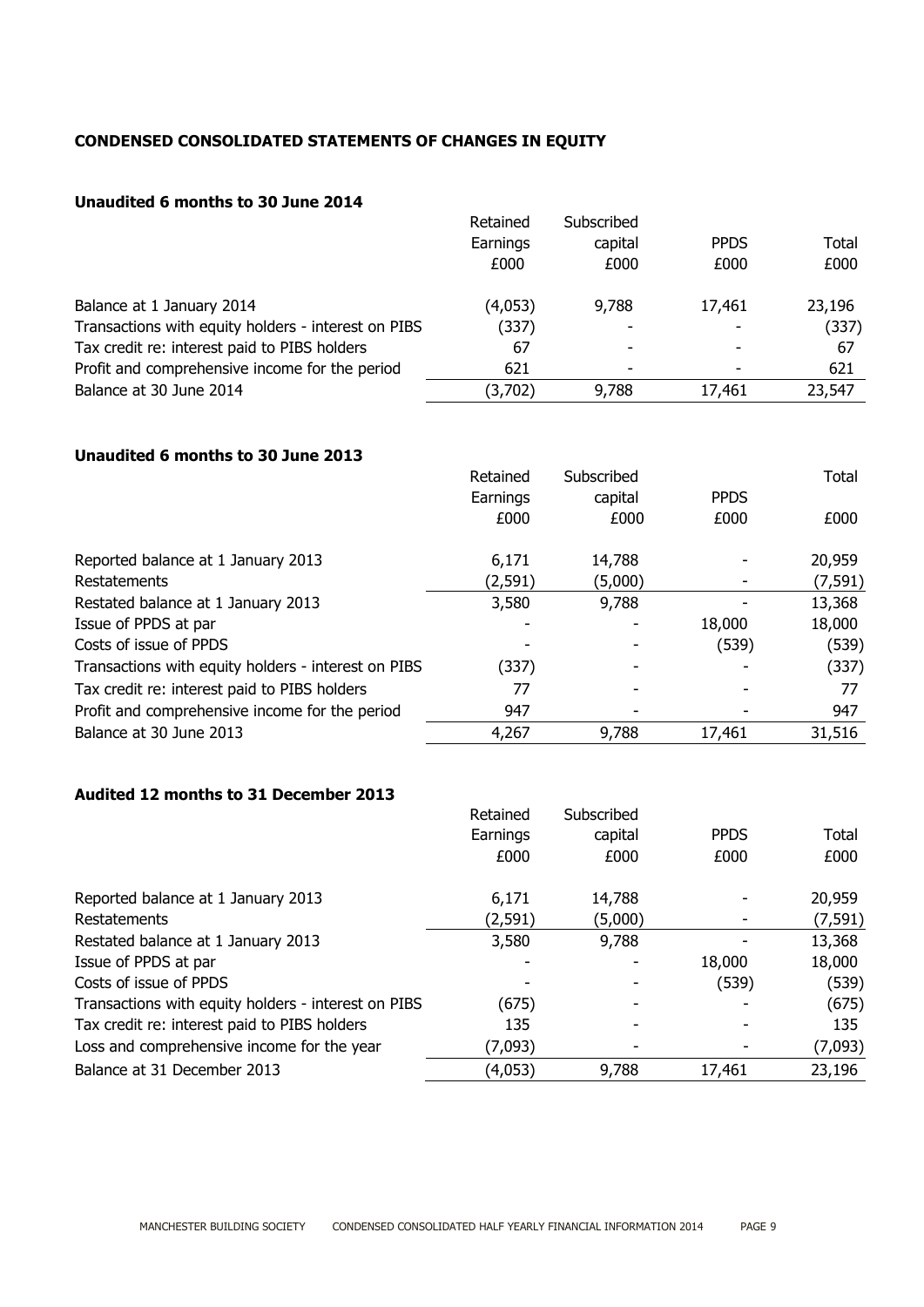## **CONDENSED CONSOLIDATED STATEMENTS OF FINANCIAL POSITION**

|                                  |           |           | Restated  |           |
|----------------------------------|-----------|-----------|-----------|-----------|
|                                  |           | Unaudited | Unaudited | Audited   |
|                                  |           | 30 Jun 14 | 30 Jun 13 | 31 Dec 13 |
|                                  | note      | £000      | £000      | £000      |
| <b>Assets</b>                    |           |           |           |           |
| Liquid assets                    | 7         | 110,400   | 186,976   | 177,047   |
| Derivative financial instruments |           | 1,465     |           | 582       |
| Loans and advances to customers  | 8         | 420,824   | 554,026   | 454,047   |
| Investments                      |           | 250       | 250       | 250       |
| Property, plant and equipment    |           | 8,302     | 8,527     | 8,358     |
| Current tax assets               |           |           |           | 356       |
| Deferred tax assets              | <i>10</i> | 3,293     | 9,967     | 4,257     |
| Other assets                     |           | 738       | 1,572     | 1,533     |
| Total assets                     |           | 545,272   | 761,318   | 646,430   |

|                                      |                  | Restated         |           |
|--------------------------------------|------------------|------------------|-----------|
|                                      | <b>Unaudited</b> | <b>Unaudited</b> | Audited   |
|                                      | 30 Jun 14        | 30 Jun 13        | 31 Dec 13 |
|                                      | £000             | £000             | £000      |
| <b>Liabilities</b>                   |                  |                  |           |
| Due to members                       | 410,822          | 590,882          | 502,586   |
| Deposits from banks and others       | 11<br>87,585     | 114,152          | 96,828    |
| Derivative financial instruments     | 186              | 1,244            | 620       |
| Other liabilities and charges        | 12<br>2,432      | 2,824            | 2,500     |
| Subordinated liabilities             | 13<br>15,700     | 15,700           | 15,700    |
| Subscribed capital                   | 14<br>5,000      | 5,000            | 5,000     |
| <b>Total liabilities</b>             | 521,725          | 729,802          | 623,234   |
| <b>Equity</b>                        |                  |                  |           |
| Retained earnings                    | (3,702)          | 4,267            | (4,053)   |
| Subscribed capital                   | 14<br>9,788      | 9,788            | 9,788     |
| Profit participating deferred shares | 15<br>17,461     | 17,461           | 17,461    |
| Total equity                         | 23,547           | 31,516           | 23,196    |
| Total equity and liabilities         | 545,272          | 761,318          | 646,430   |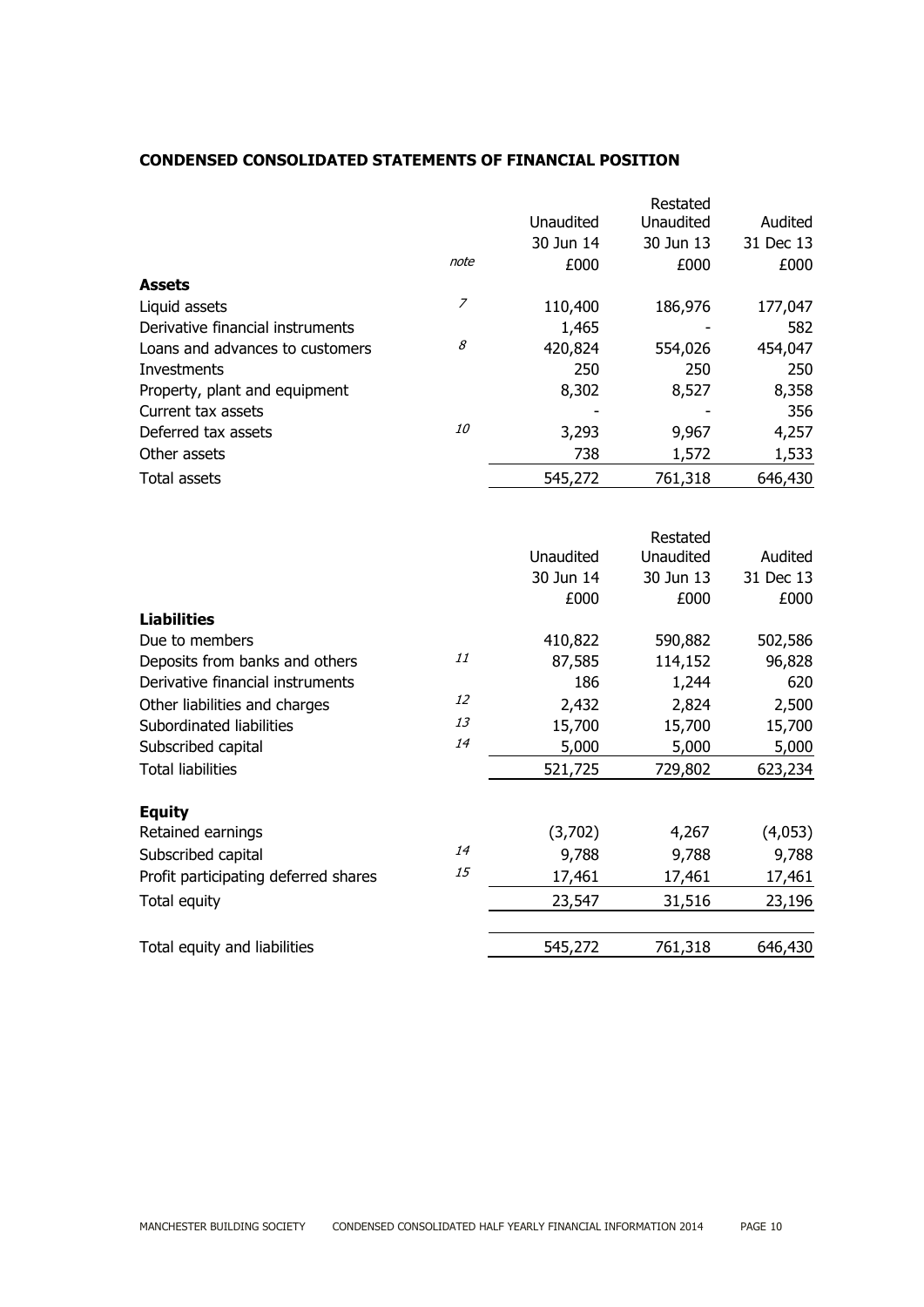## **CONDENSED CONSOLIDATED STATEMENTS OF CASH FLOWS**

|                                                           |             | Restated    |              |
|-----------------------------------------------------------|-------------|-------------|--------------|
|                                                           | Unaudited   | Unaudited   | Audited      |
|                                                           | 6 months to | 6 months to | 12 months to |
|                                                           | 30 Jun 14   | 30 Jun 13   | 31 Dec 13    |
|                                                           | £000        | £000        | £000         |
| Net cash flows from operating activities<br>Taxation paid | (65, 464)   | 28,164      | 19,073       |
| Net cash flows from investing activities                  | 15,146      | 39,879      | 43,271       |
| Net cash flows from financing activities                  | (337)       | 17,229      | 16,386       |
| Net decrease in cash and cash equivalents                 | (50,655)    | 85,272      | 78,730       |
| Net (decrease)/increase in cash and cash equivalents      | (50, 655)   | 85,272      | 78,730       |
| Cash and cash equivalents at the start of the period      | 153,959     | 75,229      | 75,229       |
| Cash and cash equivalents at the end of the period        | 103,304     | 160,501     | 153,959      |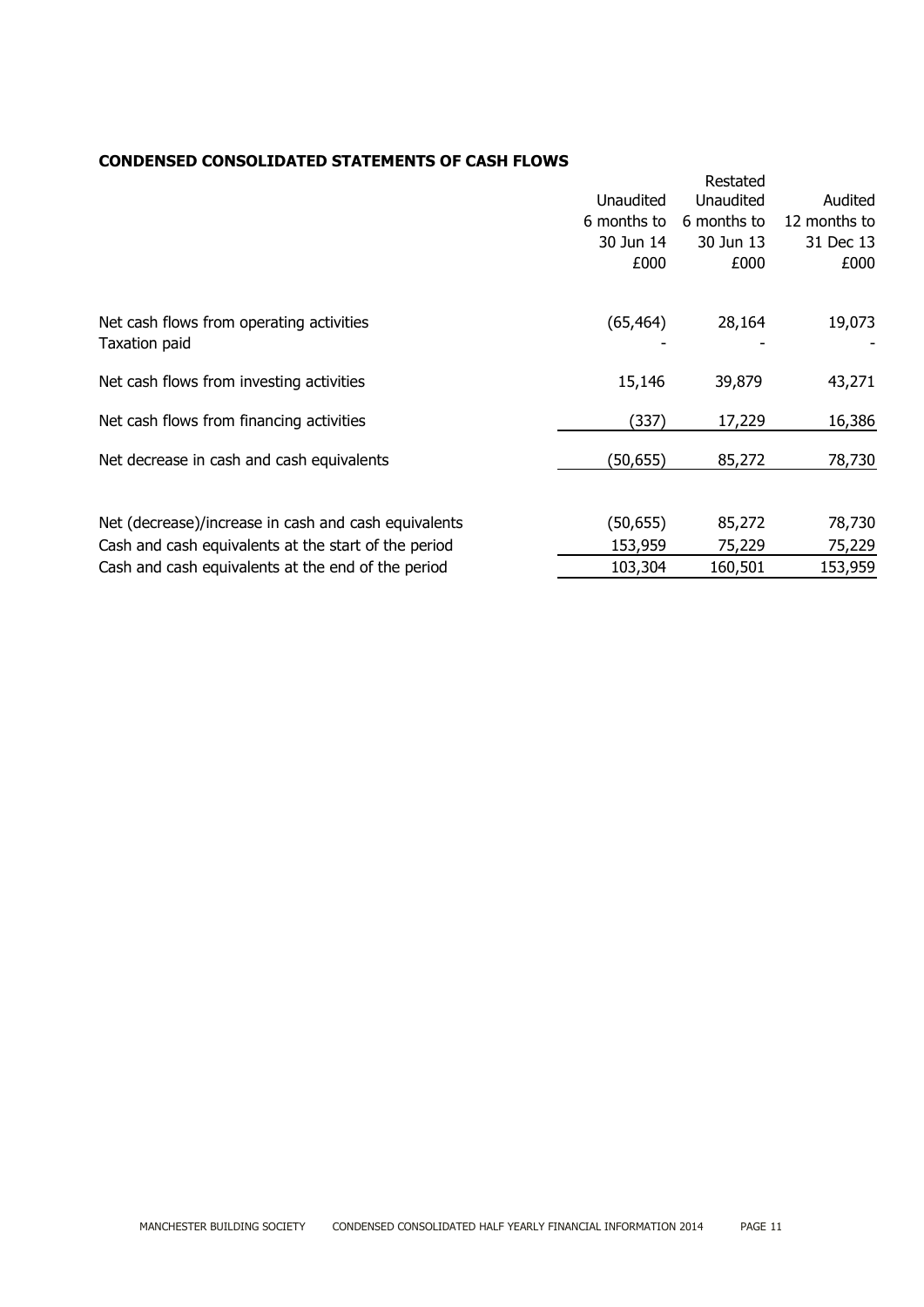#### **NOTES TO THE CONDENSED CONSOLIDATED FINANCIAL STATEMENTS**

#### **1. Basis of preparation**

The half yearly financial information for the 6 months ended 30 June 2014 has been prepared in accordance with both the Financial Conduct Authority's Disclosure and Transparency Rules and IAS 34 *Interim Financial Reporting*, as adopted by the European Union.

The half yearly financial information set out above does not constitute Accounts within the meaning of the Building Societies Act 1986.

The financial information for the 12 months to 31 December 2013 has been extracted from the 2013 Annual Report and Accounts, prepared in accordance with IFRS as adopted in the EU. In relation to these accounts, the opinion of the external auditors was unqualified and it did not include a reference to any matters to which the auditors sought to draw attention by way of emphasis without qualifying their report.

The half-yearly financial information for the 6 months ended 30 June 2014 and the 6 months ended 30 June 2013 is unaudited.

This financial information should be read in conjunction with the 2013 Annual Report and Accounts.

The Half Yearly Financial Information for the six months ended 30 June 2013 include restatements of previously adopted accounting treatments, as described in detail in the 2013 Annual Report and Accounts and further in Note 2. Accordingly, the financial values for the 6 month period ending 30 June 2013 are annotated as being "restated", as they show a position that is different to that reported in the Half Yearly Financial Information 2013, issued in August 2013.

The half yearly financial information has been prepared consistently with the accounting policies described on pages 18 to 20 of the 2013 Annual Report and Accounts. There are a number of new and amended accounting standards which have been adopted during the period. All of these have been endorsed by the EU; none of these have materially affected the results reported for the 6 months ended 30 June 2014.

The Group expects that these accounting policies will be applied at the time of compiling the 2014 Annual Report and Accounts.

New accounting standards and amendments to IFRS which have been adopted during the period:

- IFRS 10 Consolidated Financial Statements this is a new standard which replaces, inter alia, part of IAS 27 'Consolidated and Separate Financial Statements'. The standard establishes control as the basis for determining which entities are consolidated into the consolidated financial statements and sets out the accounting requirements for the presentation of those statements. This standard has no impact on the Half Year Financial Information (HYFI).
- IFRS 11 *Joint Arrangements* this is a new standard which replaces, inter alia, IAS 31 'Interest in Joint Ventures'. The standard removes the option to apply the proportionate consolidation method and requires all joint arrangements to use the equity method of accounting. This standard has no impact on the HYFI.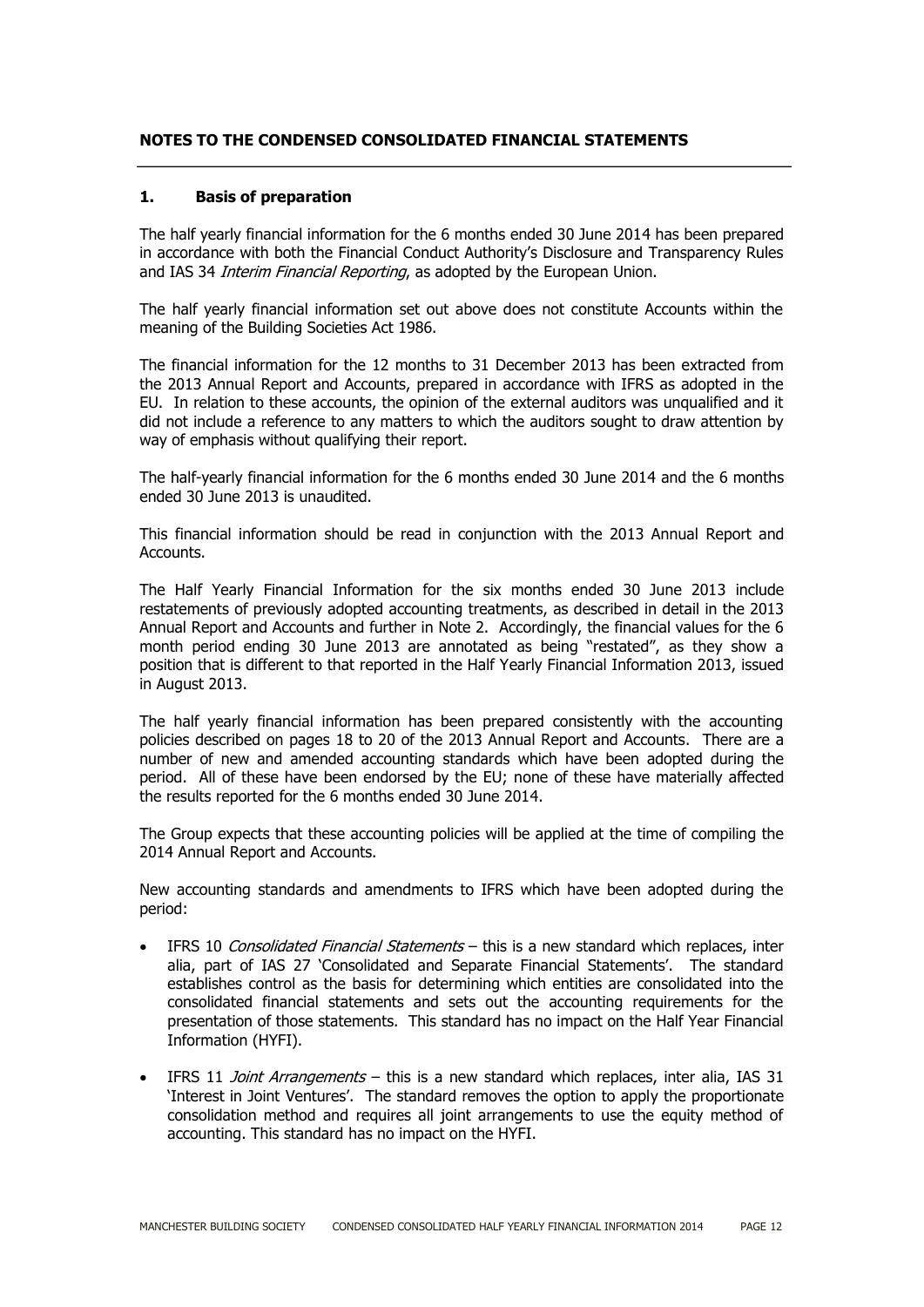- IFRS 12 *Disclosures of Interests in Other Entities* this new standard applies to entities which have an interest in a subsidiary, a joint arrangement, an associate or an undisclosed structured entity. The standard is likely to have an impact on disclosures in the full year accounting statements, but not on the HYFI.
- IAS 27 (revised) Separate Financial Statements this revised standard applies to entities which are required to prepare separate financial statements for subsidiaries, associates or jointly controlled entities, and so has no impact on the HYFI.
- IAS 28 (revised) Investments in Associates and Joint Ventures this standard prescribes the accounting for investments in associates and so has no impact on the HYFI.
- Amendment to IAS 32 Offsetting Financial Assets and Financial Liabilities the amendment provides clarification around the rules for offsetting financial assets and financial liabilities. The standard has no impact on the HYFI.
- Amendment to IAS 36 Recoverable Amount Disclosures for Non-Financial Assets the amendment changes the disclosure requirements for the recoverable amounts of nonfinancial assets where the amount is based on fair value less costs to sell. The standard has no impact on the HYFI.
- Amendment to IAS 39 Novation of Derivatives and Continuation of Hedge Accounting the amendment provides an exception to the requirement for hedge accounting to be discontinued in certain circumstances. The standard has no impact on the HYFI.

In addition, IFRIC 21 Levies came into force during the period. The Group early-adopted this interpretation in 2013 and the financial results for both the half year and comparative periods are reported in line with this IFRIC.

IFRS 9 'Financial Instruments' has now been finalised. This standard is due to become mandatory for accounting periods ending 31 December 2018, and although now available for early adoption it has not yet been endorsed by the EU. The Group has yet to conduct a full assessment of the impact of this standard.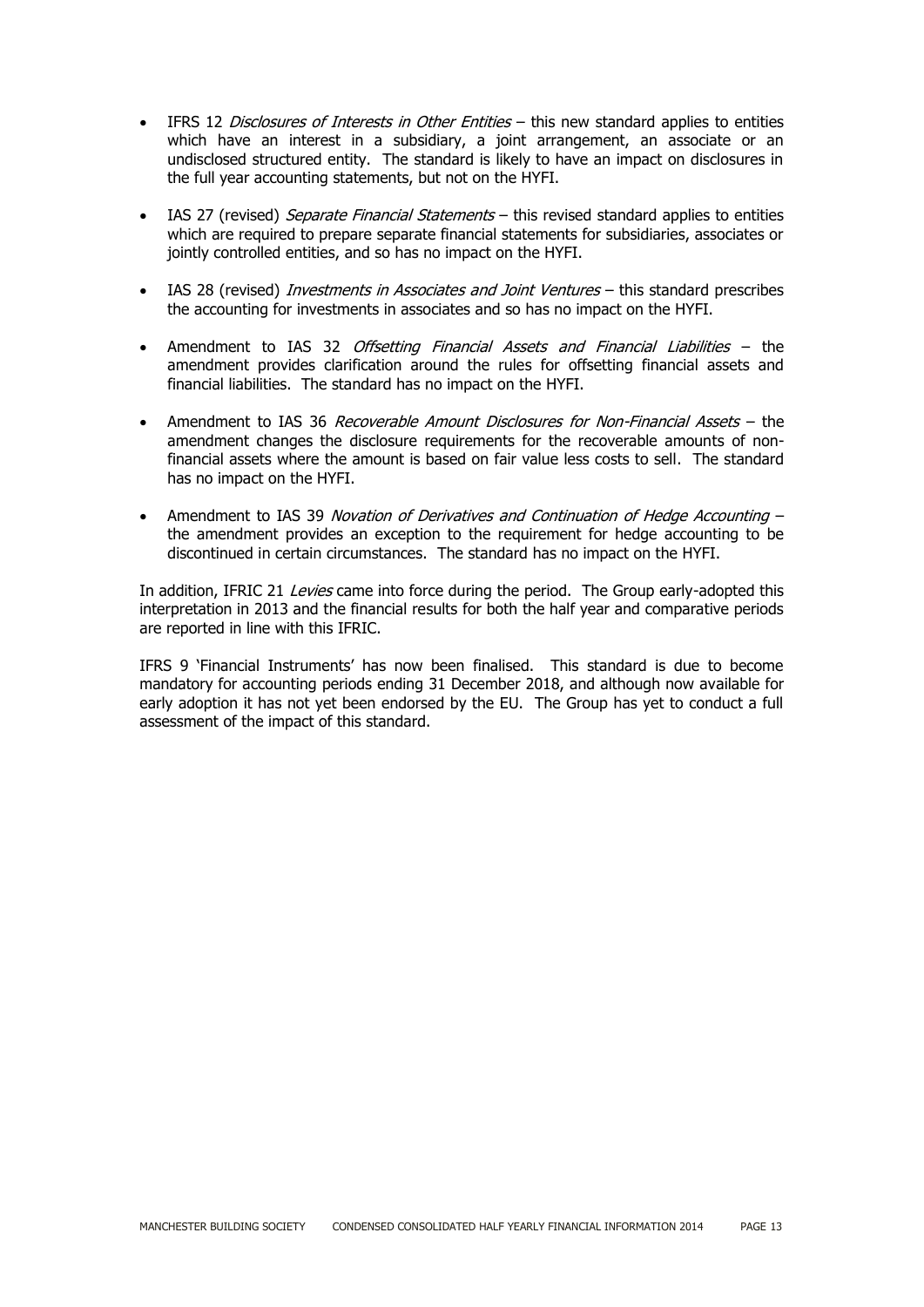## **2. Restatement**

During 2013 PricewaterhouseCoopers LLP ("PwC") were appointed as the Group's external auditors and a detailed review of accounting processes and policies was carried out. This review highlighted two areas where a restatement of a previously adopted accounting treatment was required relating to the Society's Permanent Interest Bearing Shares ("PIBS") and its Spanish Lifetime Mortgage assets. Additionally, during 2013 the Group elected to adopt early the provisions of IFRIC 21, which impacts the recognition of the Financial Services Compensation Scheme ("FSCS") levy and which was also treated as a prior year adjustment in the 2013 Annual Report and Accounts; this has also given rise to a change in the figures reported at 30 June 2013.

These restatements were reported in the Group's 2013 Annual Report and Accounts. They are repeated below, as within this Condensed Half Yearly Financial Statement, the comparative position shown for the period ended 30 June 2013 is different to that reported in last year's Half Yearly Financial Information.

## **PIBS: IAS 32 Financial Instruments: Presentation**

The Society issued two tranches of PIBS: one in 1999 and the other in 2005. The Board's ability to cancel interest on the 1999 PIBS is drafted in more narrow terms than those for the 2005 instrument. Regarding IAS  $32$  – *Financial Instruments: Presentation*, in relation to the 1999 PIBS, the Board does not have an unconditional right to cancel interest payments and accordingly these have been reclassified as a liability rather than as equity. The terms of the 2005 PIBS confer complete discretion on the Society's Board to cancel in part or in whole any interest payment due and accordingly the 2005 PIBS continue to be classified as equity. The impacts of this restatement are as follows:

- Subscribed capital within the liabilities heading has increased by £5m
- Subscribed capital within the equity heading has reduced by £5m
- Interest expense for the half year to June 2013 has increased by £200k, and the profit before tax has consequently decreased by £200k
- There was a credit direct to the statements of changes in equity of £151k being the tax effected interest adjustment.

#### **Lifetime Mortgages: IFRS 4 Insurance Contracts**

During 2013 the Society had two portfolios of Lifetime Mortgage loans secured on borrowers' residential property, one portfolio in Spain and the other in the UK. It was identified during the 2013 year end audit that a particular clause of the Lifetime Mortgage contract meets the definition of an insurance contract; where a borrower dies or goes into long term care and a subsequent redemption receipt is less than the outstanding loan balance, the Society does not have any further ability to recover amounts from the borrower or their estate. The recognition of an insurance liability based on this insurance risk results in a prior year adjustment. The impact of the restatement on the results for the half year to 30 June 2013 is:

- An increase in provisions of £3,843k in respect of 2012 and earlier years and a reduction in provisions of £316k in respect of the first 6 months of 2013
- A reclassification of arrears and redemption interest in respect of these loans of £175k from Interest and Similar Income to Other Income and Charges

The UK Lifetime Mortgage portfolio was sold during December 2013.

The effect of the restatements on the Consolidated Statement of Comprehensive Income and the Consolidated Statement of Financial Position at 30 June 2013 is shown overleaf.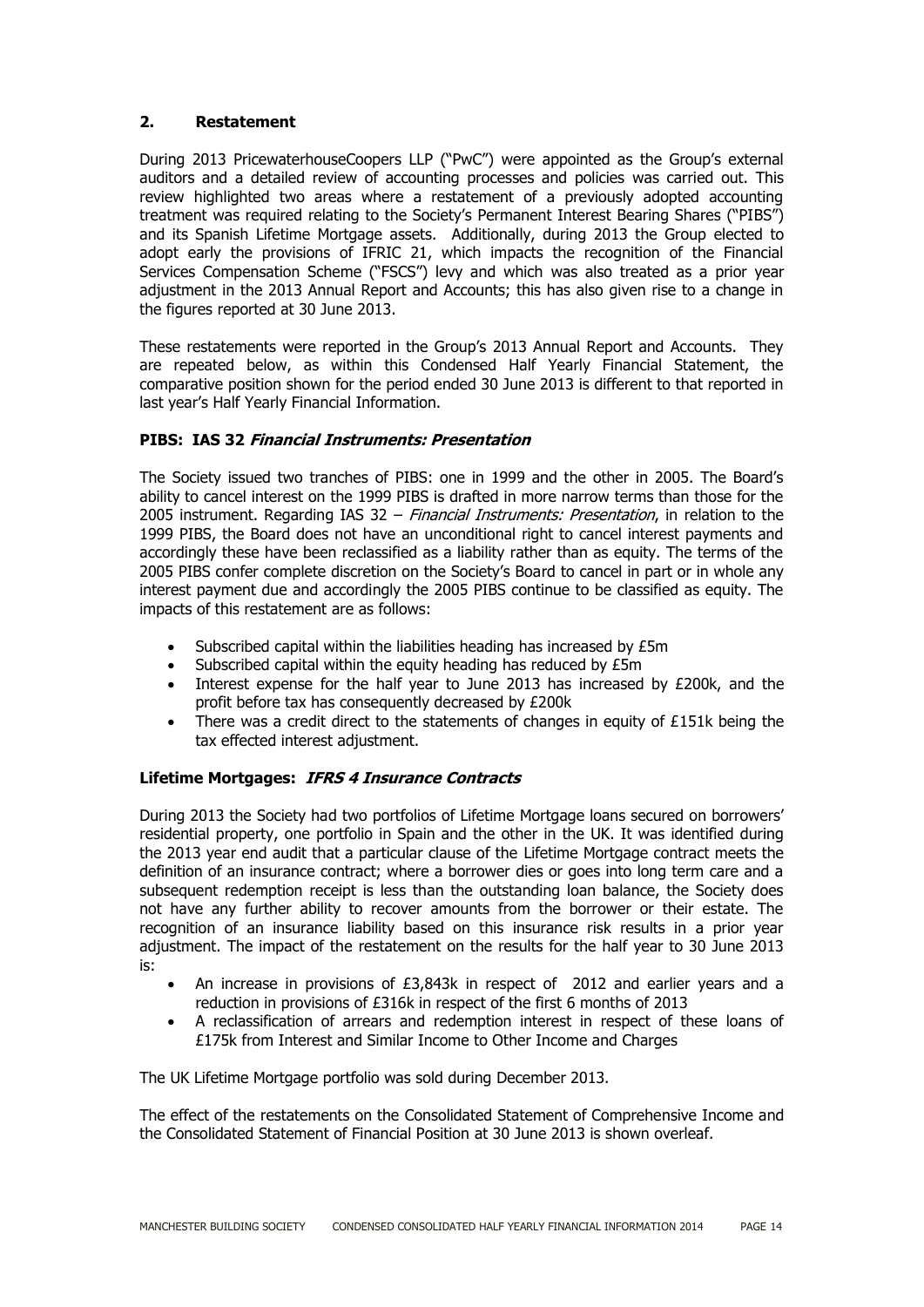| <b>Income</b>                                                      | <b>Consolidated Statement of Comprehensive</b> |  | Original 6<br>months to 30<br>June 2013<br>£000 | Reclassification<br>and<br>restatement<br>£000 | Restated 6<br>months to 30<br>June 2013<br>£000 |
|--------------------------------------------------------------------|------------------------------------------------|--|-------------------------------------------------|------------------------------------------------|-------------------------------------------------|
| Interest receivable and similar income                             |                                                |  | 13,114                                          | (175)                                          | 12,939                                          |
| Interest expense and similar charges                               |                                                |  | (6, 955)                                        | (200)                                          | (7, 155)                                        |
| Net interest income                                                |                                                |  | 6,159                                           | (375)                                          | 5,784                                           |
| Other operating income                                             |                                                |  | 240                                             | 175                                            | 415                                             |
| Other operating charges                                            |                                                |  | (79)                                            |                                                | (79)                                            |
| Gain on derivatives                                                |                                                |  | 553                                             |                                                | 553                                             |
| Net loss on financial assets designated at fair value              |                                                |  |                                                 |                                                |                                                 |
| through profit and loss                                            |                                                |  | (792)<br>6,081                                  |                                                | (792)                                           |
| Total operating income<br>Administrative expenses and depreciation |                                                |  | (3, 815)                                        | (200)                                          | 5,881<br>(3, 815)                               |
| Operating profit before impairment and provisions                  |                                                |  | 2,266                                           | (200)                                          | 2,066                                           |
| Impairment losses                                                  |                                                |  | (643)                                           | 316                                            | (327)                                           |
| Financial Services Compensation Scheme levy                        |                                                |  |                                                 | (489)                                          | (489)                                           |
| Profit for the period before taxation                              |                                                |  | 1,623                                           | (373)                                          | 1,250                                           |
| Income tax expense                                                 |                                                |  | (378)                                           | 75                                             | (303)                                           |
| Profit for the period                                              |                                                |  | 1,245                                           | (298)                                          | 947                                             |
|                                                                    |                                                |  |                                                 |                                                |                                                 |
| <b>Consolidated Statement of Financial</b>                         | Original 6                                     |  | Movement                                        | Movement                                       | Restated 6                                      |
| <b>Position</b>                                                    | months to                                      |  | relating to                                     | relating to 6                                  | months to                                       |
|                                                                    | 30 June                                        |  | earlier                                         | months ended                                   | 30 June                                         |
|                                                                    | 2013                                           |  | periods                                         | 30 June 2013                                   | 2013                                            |
|                                                                    | £000                                           |  | £000                                            | £000                                           | £000                                            |
| <b>Assets</b>                                                      |                                                |  |                                                 |                                                |                                                 |
| Liquid assets                                                      | 186,976                                        |  |                                                 |                                                | 186,976                                         |
| Derivative financial instruments                                   |                                                |  |                                                 |                                                | 0                                               |
| Loans and advances to customers                                    | 557,553<br>250                                 |  | (3,843)                                         | 316                                            | 554,026<br>250                                  |
| Investments<br>Property, plant and equipment                       | 8,527                                          |  |                                                 |                                                | 8,527                                           |
| Deferred income tax assets                                         | 9,419                                          |  | 774                                             | (226)                                          | 9,967                                           |
| Other assets                                                       | 1,572                                          |  |                                                 |                                                | 1,572                                           |
| <b>Total assets</b>                                                | 764,297                                        |  | (3,069)                                         | 90                                             | 761,318                                         |
|                                                                    |                                                |  |                                                 |                                                |                                                 |
| <b>Liabilities</b>                                                 |                                                |  |                                                 |                                                |                                                 |
| Due to members                                                     | 590,882                                        |  |                                                 |                                                | 590,882                                         |
| Deposits from banks and others                                     | 114,152                                        |  |                                                 |                                                | 114,152                                         |
| Derivative financial instruments                                   | 1,244                                          |  |                                                 |                                                | 1,244                                           |
| Other liabilities                                                  | 2,959                                          |  | (478)                                           | 343                                            | 2,824                                           |
| Subordinated liabilities                                           | 15,700                                         |  |                                                 |                                                | 15,700                                          |
| Subscribed capital                                                 |                                                |  | 5,000                                           |                                                | 5,000                                           |
| <b>Total liabilities</b>                                           | 724,937                                        |  | 4,522                                           | 343                                            | 729,802                                         |
| <b>Equity</b>                                                      |                                                |  |                                                 |                                                |                                                 |
| Reserves                                                           | 7,005                                          |  | (2, 591)                                        | (147)                                          | 4,267                                           |
| Subscribed capital                                                 | 14,788                                         |  | (5,000)                                         |                                                | 9,788                                           |
| Profit participating deferred shares                               | 17,567                                         |  |                                                 | (106)                                          | 17,461                                          |
| Total equity                                                       | 39,360                                         |  | (7, 591)                                        | (253)                                          | 31,516                                          |
| Total equity and liabilities                                       | 764,297                                        |  | (3,069)                                         | 90                                             | 761,318                                         |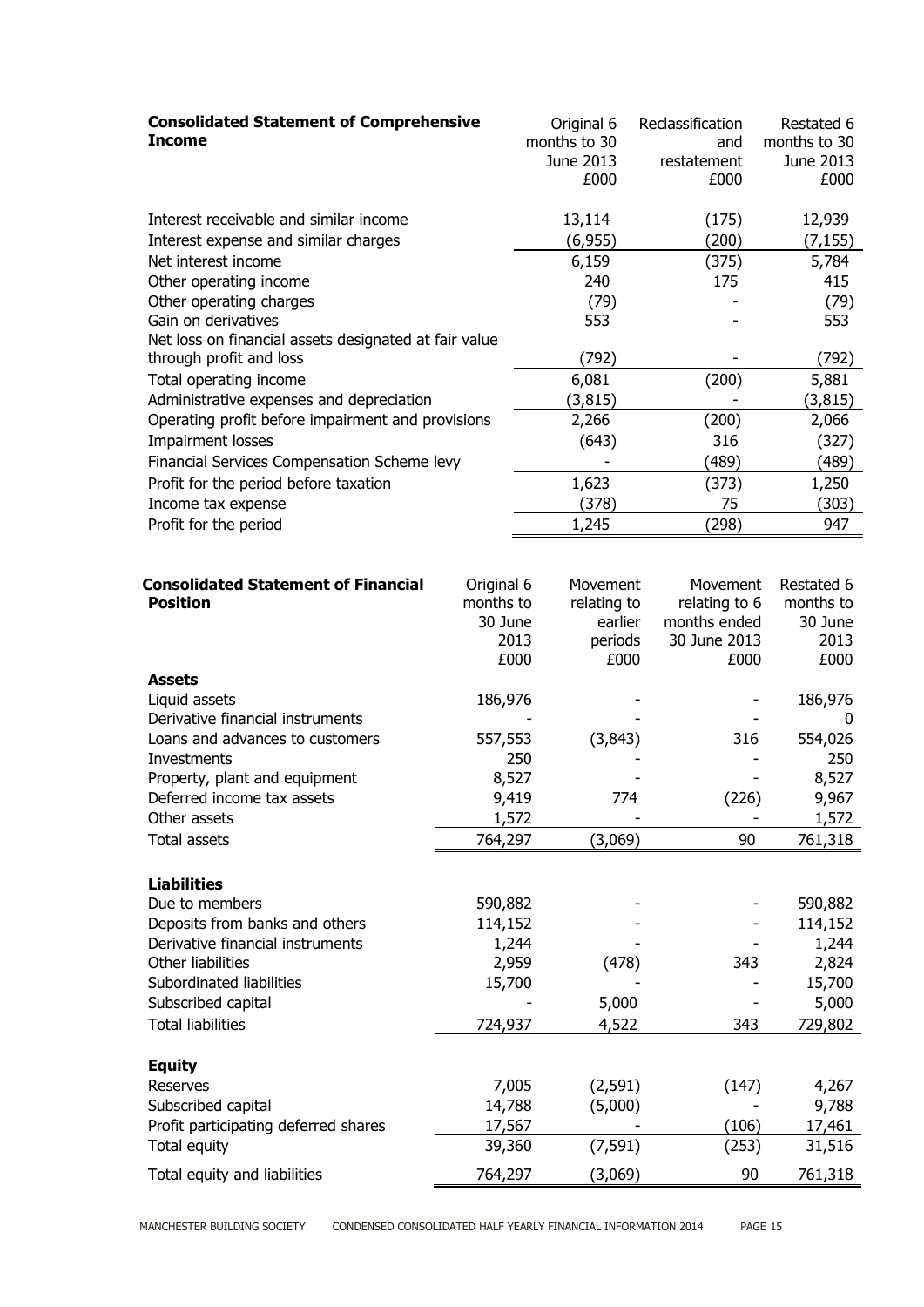#### **3. Fair values of financial assets and liabilities**

Fair value is the amount for which an asset could be exchanged, or a liability settled, between knowledgeable, willing parties in an arm's length transaction.

The following methods and assumptions have been applied in determining the fair value of the financial instruments in these reports:

- i. Trade investments are measured at cost as the fair value cannot be estimated reliably.
- ii. The fair value of derivatives and investment securities are calculated by utilising internal valuation models using a discounted cash flow model based on a current yield curve appropriate for the remaining term to maturity. External market data is used within these internal valuation models. Derivatives are held for trading. Investment securities are designated at fair value through profit or loss. Movements in the valuations of derivatives and investment securities are treated as fair value through profit and loss, and these financial assets and liabilities are grouped into the fair value hierarchy under level 2.
- iii. The fair value of loans and advances to customers at a variable rate of interest is assumed to approximate to their carrying amounts. The fair value of loans and advances at a fixed rate of interest is estimated by internal valuation models. External market data is used within these internal valuation models.
- iv. All other financial assets and liabilities are held at amortised cost.

The Group has disclosed within these financial statements all the assets and liabilities for which fair values are required. The Board does not believe it is necessary to place a fair value on the outstanding minimal amount of assets and liabilities on which a fair value has not been placed as these predominantly attract variable rates of interest and therefore their carrying value is deemed to reflect their fair value.

The fair value measurement bases used for assets and liabilities held at fair value may be summarised as follows:

- Level 1 Quoted prices (unadjusted) in active markets for identical assets or liabilities. None of the Groups financial assets of liabilities are valued using this technique.
- Level 2 Valuation techniques where all inputs are taken from observable market data, either directly (i.e. as prices) or indirectly (i.e. derived from prices).
- Level 3 Valuation techniques where significant inputs are not based on observable market data. None of the Groups financial assets of liabilities are valued using this technique.

The fair values of derivatives and investment securities are calculated by utilising internal valuation models using a discounted cash flow model based on a current yield curve appropriate for the remaining term to maturity. External market data is used within these internal valuation models. Derivatives are held for trading. Investment securities are designated at fair value through profit or loss. Movements in the valuations of derivatives and investment securities are treated as fair value through profit and loss, and these financial assets and liabilities are grouped into the fair value hierarchy under level 2.

A comparison between the carrying values and fair values of the Society's assets and liabilities is shown in the table on the following page.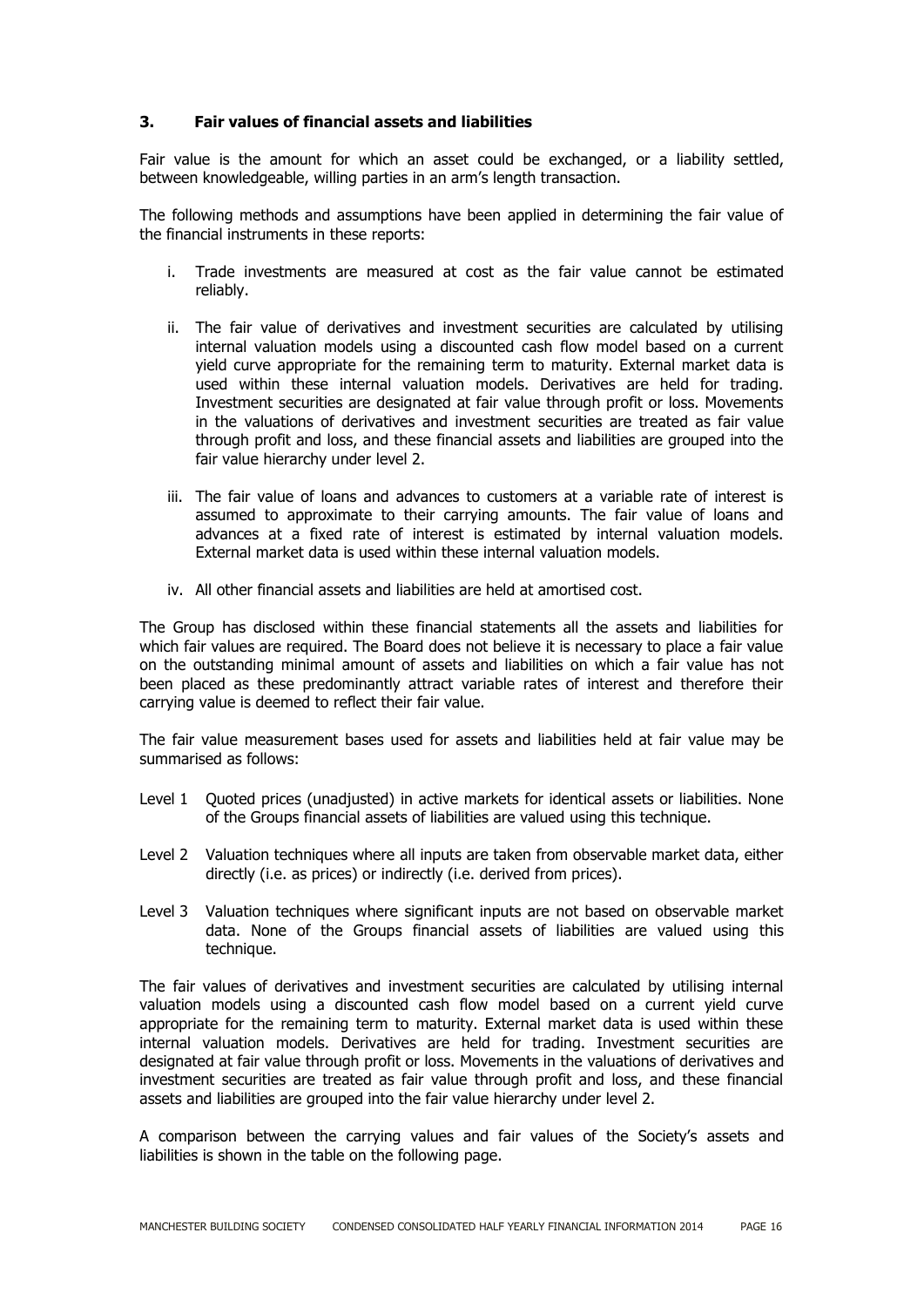|                              | 30 June 2014 |         |          | 30 June 2013 |          | 31 December 2013 |  |
|------------------------------|--------------|---------|----------|--------------|----------|------------------|--|
|                              | Carrying     | Fair    | Carrying | Fair         | Carrying | Fair             |  |
|                              | Value        | Value   | Value    | Value        | Value    | Value            |  |
|                              | £000         | £000    | £000     | £000         | £000     | £000             |  |
| <b>Financial assets</b>      |              |         |          |              |          |                  |  |
| Cash and balances with the   |              |         |          |              |          |                  |  |
| Bank of England              | 78,898       | 78,898  | 60,491   | 60,491       | 95,677   | 95,677           |  |
| Loans and advances to credit |              |         |          |              |          |                  |  |
| institutions                 | 23,872       | 23,872  | 100,069  | 100,069      | 58,313   | 58,313           |  |
| Investment securities        | 7,630        | 7,630   | 26,416   | 26,416       | 23,057   | 23,057           |  |
| Derivative financial         |              |         |          |              |          |                  |  |
| instruments                  | 1,465        | 1,465   |          |              | 582      | 582              |  |
| Loans and advances to        | 420,824      | 413,644 | 554,026  | 545,225      | 454,047  | 445,525          |  |
| customers                    |              |         |          |              |          |                  |  |
| Investments                  | 250          | 250     | 250      | 250          | 250      | 250              |  |
|                              | 532,939      | 525,759 | 741,252  | 732,451      | 631,926  | 623,404          |  |
|                              |              |         |          |              |          |                  |  |
| <b>Financial liabilities</b> |              |         |          |              |          |                  |  |
| Due to members               | 410,822      | 410,853 | 590,882  | 590,485      | 502,586  | 502,278          |  |
| Deposits from banks          | 2,506        | 2,506   | 15,116   | 15,116       | 5,543    | 5,543            |  |
| Other deposits               | 85,079       | 85,079  | 99,036   | 99,036       | 91,285   | 91,285           |  |
| Derivative financial         |              |         |          |              |          |                  |  |
| instruments                  | 186          | 186     | 1,244    | 1,244        | 620      | 620              |  |
| Other borrowed funds         | 15,700       | 15,700  | 15,700   | 15,700       | 15,700   | 15,700           |  |
| Subscribed capital           | 5,000        | 5,200   | 5,000    | 3,850        | 5,000    | 4,925            |  |
|                              | 519,293      | 519,524 | 726,978  | 725,431      | 620,734  | 620,351          |  |

# **4. Segmental information**

The Group's results are predominantly derived from the Society's principal operations. The Group's other income streams are not sufficiently material to require segmental reporting.

## **5. Profit/(loss) from derivatives**

|                                    |             | Restated  |                          |
|------------------------------------|-------------|-----------|--------------------------|
|                                    | Unaudited   | Unaudited | Audited                  |
|                                    | 6 months to |           | 6 months to 12 months to |
|                                    | 30 Jun 14   | 30 Jun 13 | 31 Dec 13                |
|                                    | £000        | £000      | £000                     |
| Interest rate swaps: receipts      |             | 2,874     | 578                      |
| Interest rate swaps: payments      |             | (5, 392)  | (3,095)                  |
| Fair value movement of derivatives | ้8)         | 3,071     | 2,188                    |
| Profit/(loss)                      | '8)         | 553       | (329)                    |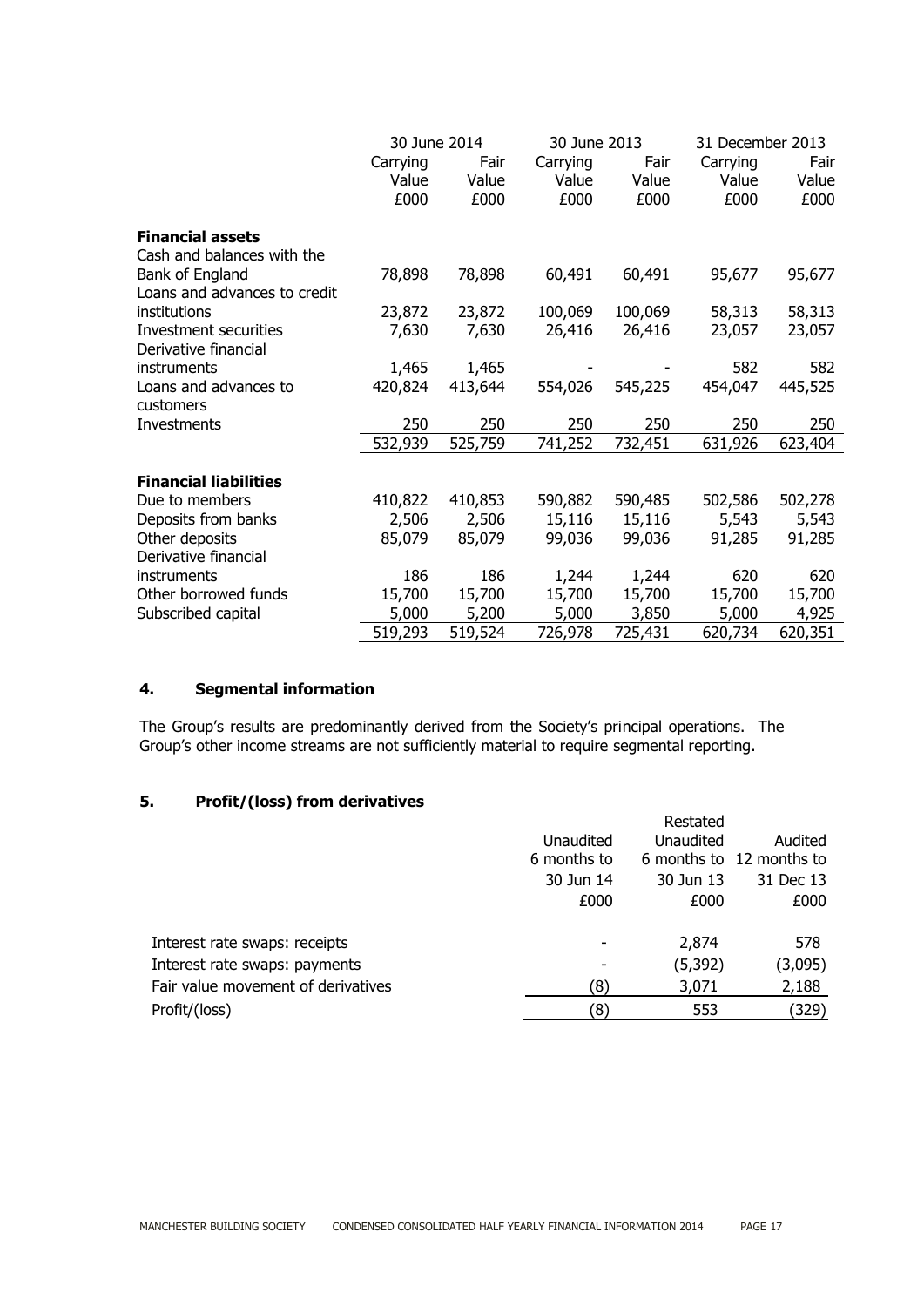## **6. Income tax expense**

|                                                                   |           | Restated  |           |
|-------------------------------------------------------------------|-----------|-----------|-----------|
|                                                                   | Unaudited | Unaudited | Audited   |
|                                                                   | 30 Jun 14 | 30 Jun 13 | 31 Dec 13 |
|                                                                   | £000      | £000      | £000      |
| Results for the year before tax                                   | 1,652     | 1,250     | (1,576)   |
| Tax rate                                                          | 21.50%    | 23.25%    | 23.25%    |
| Expected tax expense                                              | 355       | 291       | (366)     |
| Adjustments for non-deductible items                              | 14        | 15        | 31        |
| Current year losses for which no deferred tax asset<br>recognised |           |           | 1,269     |
| Deferred tax movement closing rate / average rate                 |           |           |           |
| difference                                                        | (20)      | (3)       | 47        |
| Deferred tax change in rate on opening balance                    |           |           | 1,338     |
| Reduction in deferred tax asset recognised                        | 682       |           |           |
| Adjustment in respect of prior years $-$ current tax              |           |           | (554)     |
| Adjustment in respect of prior years $-$ deferred tax             |           |           | 3,752     |
|                                                                   | 1,031     | 303       | 5,517     |

# **7. Liquid assets**

| --------------                             |           |           |           |
|--------------------------------------------|-----------|-----------|-----------|
|                                            |           | Restated  |           |
|                                            | Unaudited | Unaudited | Audited   |
|                                            | 30 Jun 14 | 30 Jun 13 | 31 Dec 13 |
|                                            | £000      | £000      | £000      |
| Cash and balances with the Bank of England | 78,900    | 60,491    | 95,677    |
| Loans and advances to credit institutions  | 23,870    | 100,069   | 58,313    |
| Investment securities                      | 7,630     | 26,416    | 23,057    |
|                                            | 110,400   | 186,976   | 177,047   |

## **8. Loans and advances to customers**

|                                       | Unaudited | Restated<br>Unaudited | Audited   |
|---------------------------------------|-----------|-----------------------|-----------|
|                                       | 30 Jun 14 | 30 Jun 13             | 31 Dec 13 |
|                                       | £000      | £000                  | £000      |
| Fully secured on residential property | 385,381   | 514,360               | 416,480   |
| Fully secured on land                 | 33,599    | 37,440                | 35,439    |
| Other loans                           | 1,844     | 2,226                 | 2,128     |
|                                       | 420,824   | 554,026               | 454,047   |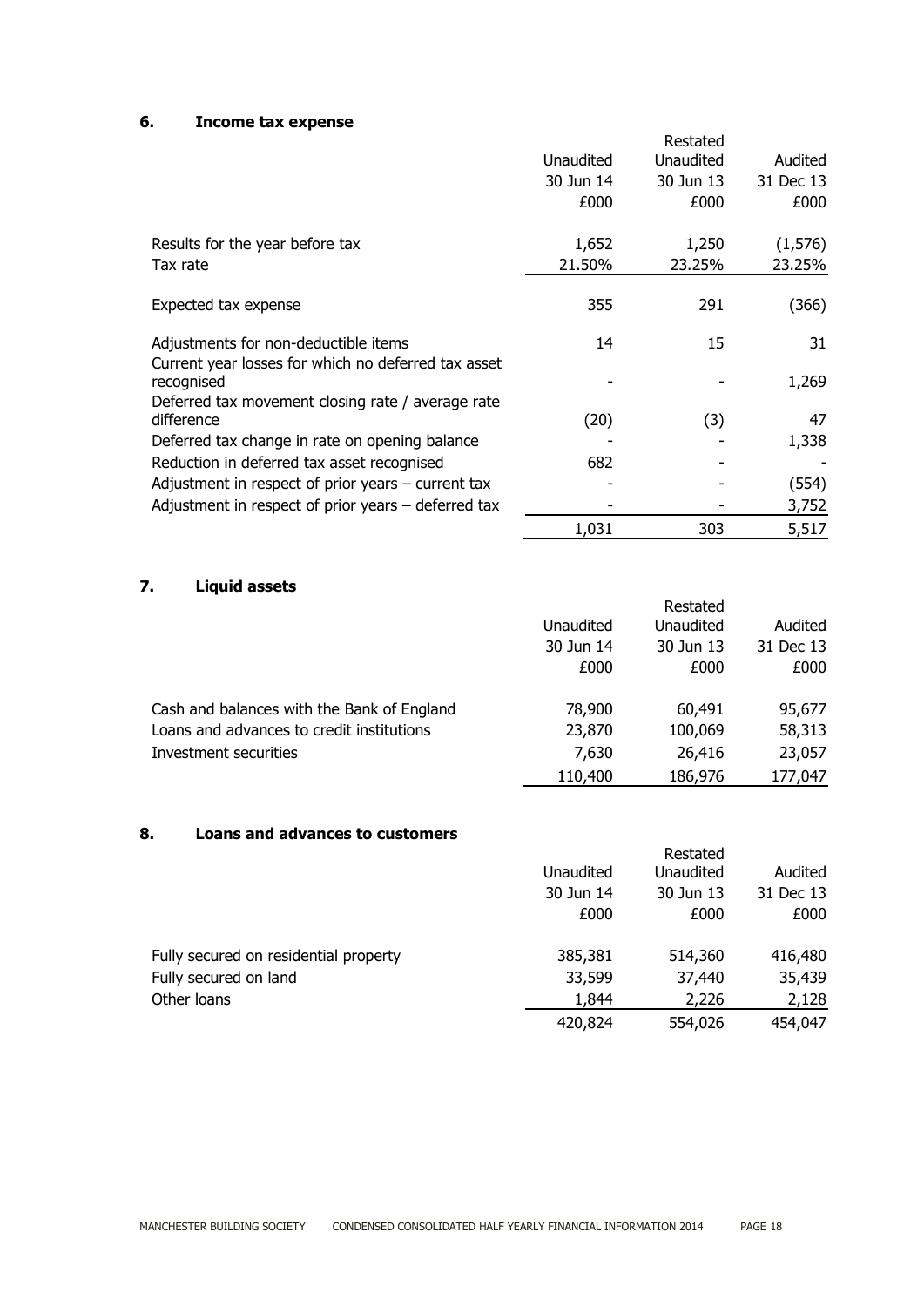## **9. Impairment losses**

|                                                                                                              | Unaudited<br>30 Jun 14<br>£000 | Restated<br>Unaudited<br>30 Jun 13<br>£000 | Audited<br>31 Dec 13<br>£000 |
|--------------------------------------------------------------------------------------------------------------|--------------------------------|--------------------------------------------|------------------------------|
| Impairment charge for the period                                                                             | 689                            | 327                                        | 8,706                        |
| Impairment provision at the end of the period:<br>Loans fully secured on residential property<br>Other loans | 15,882<br>2,702                | 9,625<br>1,947                             | 15,608<br>2,611              |
| Total                                                                                                        | 18,584                         | 11,572                                     | 18,219                       |

## **10. Deferred tax assets**

|                                                              |           | Restated  |           |
|--------------------------------------------------------------|-----------|-----------|-----------|
|                                                              | Unaudited | Unaudited | Audited   |
|                                                              | 30 Jun 14 | 30 Jun 13 | 31 Dec 13 |
|                                                              | £000      | £000      | £000      |
| Tax losses<br>Deferred tax movement on timing differences on | 871       | 1,528     | 1,832     |
| derivative contracts                                         | 2,444     | 8,216     | 2,444     |
| Other provisions                                             | (22)      | 223       | (19)      |
|                                                              | 3,293     | 9,967     | 4,257     |

# **11. Deposits from banks and others**

|                     |           | Restated  |           |
|---------------------|-----------|-----------|-----------|
|                     | Unaudited | Unaudited | Audited   |
|                     | 30 Jun 14 | 30 Jun 13 | 31 Dec 13 |
|                     | £000      | £000      | £000      |
| Deposits from banks | 2,506     | 15,116    | 5,543     |
| Other deposits      | 85,079    | 99,036    | 91,285    |
|                     | 87,585    | 114,152   | 96,828    |

# **12. Other liabilities and charges**

| .<br><u>stillinusiiltissä killä sillinessa</u> |           |           |           |
|------------------------------------------------|-----------|-----------|-----------|
|                                                |           | Restated  |           |
|                                                | Unaudited | Unaudited | Audited   |
|                                                | 30 Jun 14 | 30 Jun 13 | 31 Dec 13 |
|                                                | £000      | £000      | £000      |
| FSCS Levy (see Note 17)                        | 825       | 820       | 275       |
| Other liabilities                              | 1,607     | 2,004     | 2,225     |
| Total                                          | 2,432     | 2,824     | 2,500     |
|                                                |           |           |           |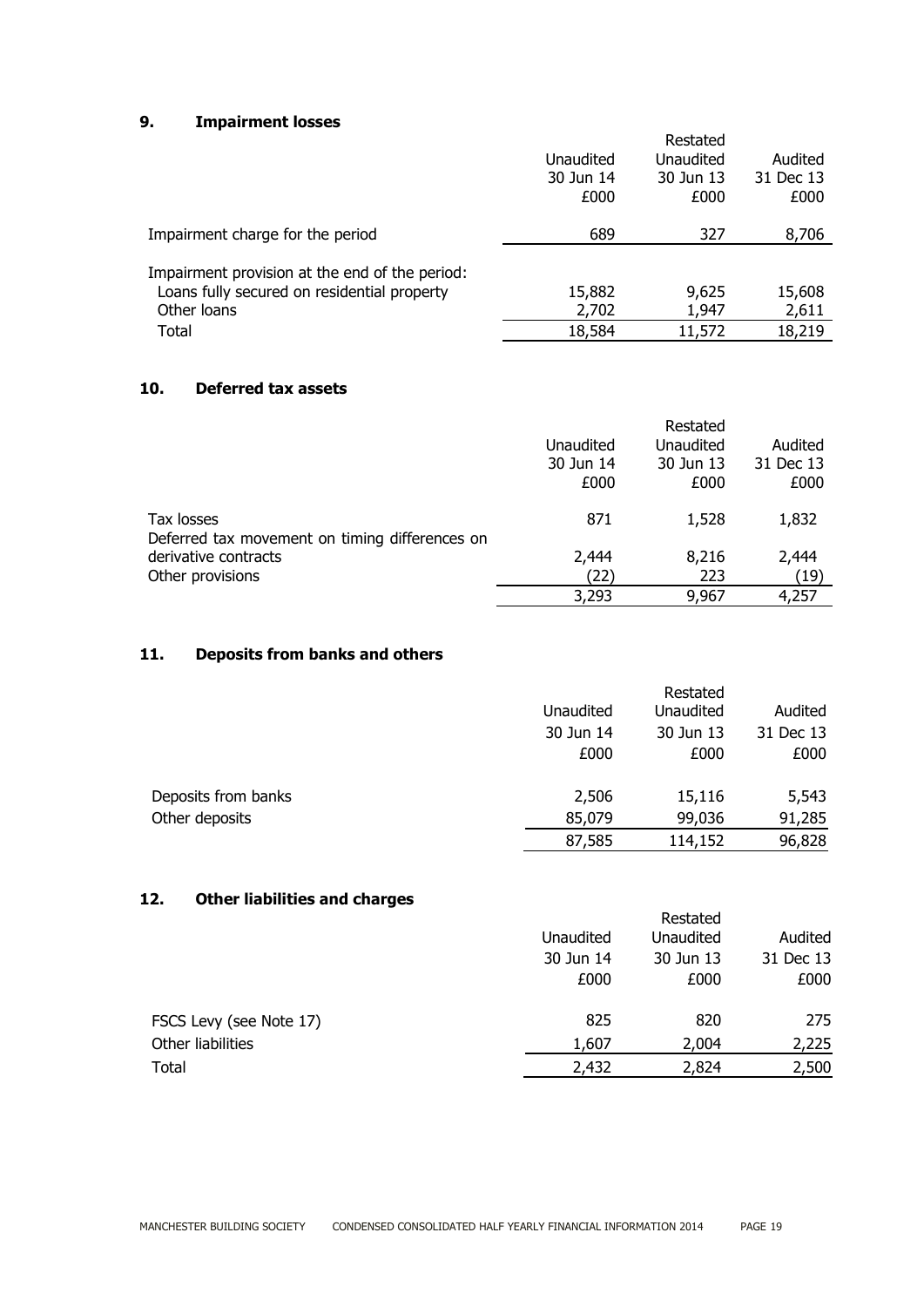## **13. Subordinated liabilities**

|                                                      |           | Restated  |           |
|------------------------------------------------------|-----------|-----------|-----------|
|                                                      | Unaudited | Unaudited | Audited   |
|                                                      | 30 Jun 14 | 30 Jun 13 | 31 Dec 13 |
|                                                      | £000      | £000      | £000      |
| Loan (repay 2015) interest: 7.362%                   | 1,500     | 1,500     | 1,500     |
| Loan (repay 2022) interest: $3$ month LIBOR + 1.75%  | 5,000     | 5,000     | 5,000     |
| Loan (repay 2023) interest: 3 month LIBOR $+ 2.45\%$ | 4,200     | 4,200     | 4,200     |
| Loan (repay 2032) interest: 6.7%                     | 5,000     | 5,000     | 5,000     |
|                                                      | 15,700    | 15,700    | 15,700    |

#### **14. Subscribed capital**

The Society has two tranches of PIBS in issue. The first tranche was issued in 1999 and is remunerated at 8.00% and the other was issued in 2005 and is remunerated at 6.75%. The two tranches are accounted for differently as they are subject to differing legal arrangements. Both tranches of PIBS are unsecured and rank pari passu with each other. In priority terms, the PIBS holders rank behind the Society's depositing members, its wholesale counterparties and all subordinated note holders.

| Classified as a liability:              | Unaudited<br>30 Jun 14<br>£000 | Restated<br>Unaudited<br>30 Jun 13<br>£000 | Audited<br>31 Dec 13<br>£000 |
|-----------------------------------------|--------------------------------|--------------------------------------------|------------------------------|
| 8.00% Permanent Interest Bearing Shares | 5,000                          | 5,000                                      | 5,000                        |
| Total                                   | 5,000                          | 5,000                                      | 5,000                        |
| Classified as equity:                   | Unaudited<br>30 Jun 14<br>£000 | Restated<br>Unaudited<br>30 Jun 13<br>£000 | Audited<br>31 Dec 13<br>£000 |
| 6.75% Permanent Interest Bearing Shares | 9,788                          | 9,788                                      | 9,788                        |

Total 9,788 9,788 9,788

#### **15. Profit Participating Deferred Shares**

|                                     | Unaudited<br>30 Jun 14<br>£000 | Restated<br>Unaudited<br>30 Jun 13<br>£000 | Audited<br>31 Dec 13<br>£000 |
|-------------------------------------|--------------------------------|--------------------------------------------|------------------------------|
| Nominal value $-$ proceeds received | 18,000                         | 18,000                                     | 18,000                       |
| Less: issue costs                   | (539)                          | (539)                                      | (539)                        |
| Total                               | 17,461                         | 17,461                                     | 17,461                       |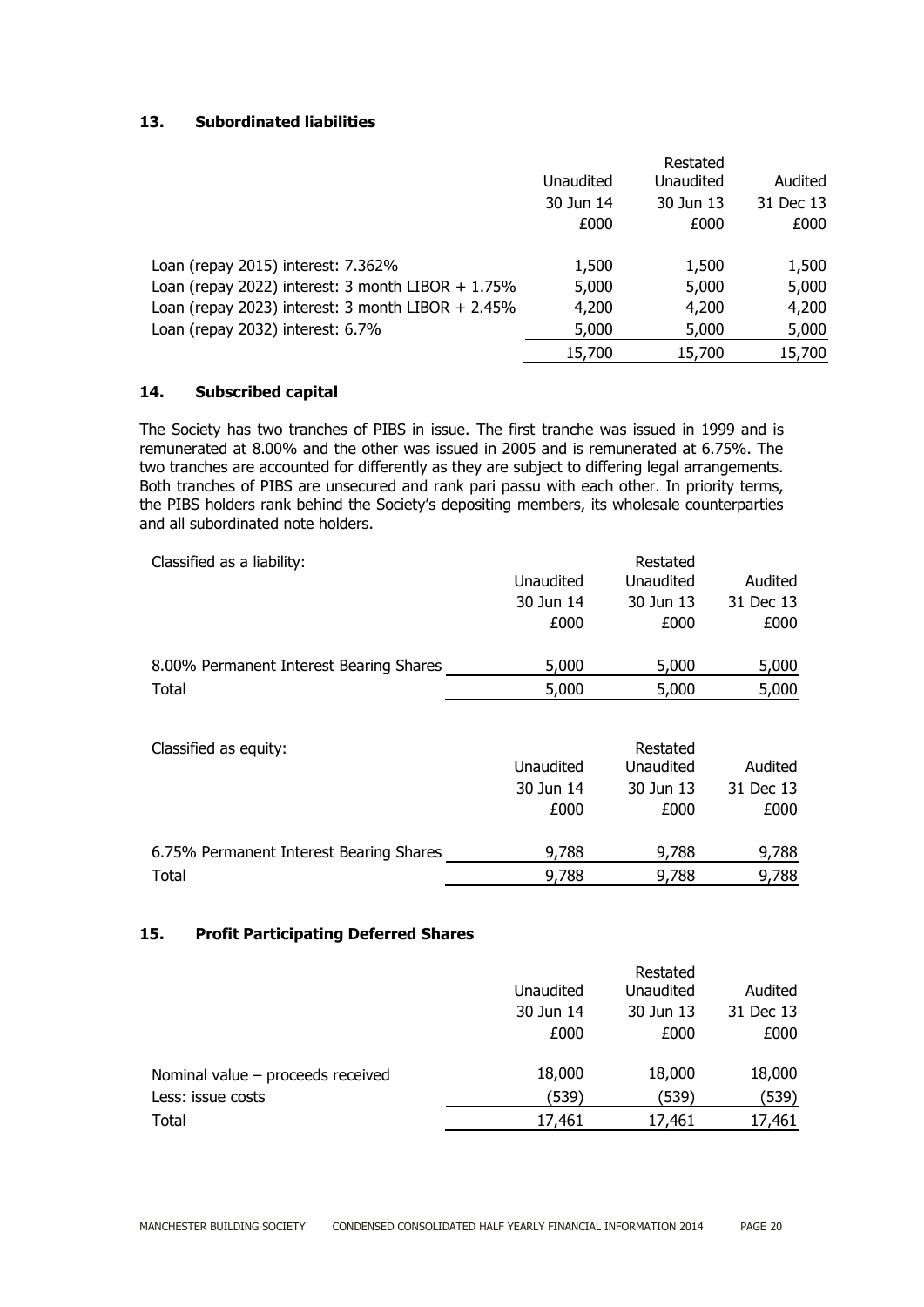The shares were issued in April 2013, are unsecured and rank pari passu with any other deferred shares comprising Core Equity Tier 1 Capital issued or to be issued by the Society and rank behind any other deferred shares of the Society in issue not comprising Core Equity Tier 1 Capital, including the Society's 1999 and 2005 PIBS.

The PPDS holders rank behind the Society's depositing members, its wholesale counterparties and all subordinated note holders.

The terms of the PPDS allow the Board, at its sole discretion, to declare a dividend of up to 30% of the Society's post tax profits. Dividends are non-cumulative.

#### **16. Capital calculations**

|                                      |              | <b>Transitional</b> |                          |
|--------------------------------------|--------------|---------------------|--------------------------|
|                                      | Transitional | restated            | Transitional             |
|                                      | unaudited    | unaudited           | audited                  |
|                                      | 6 months to  |                     | 6 months to 12 months to |
|                                      | 30 Jun 14    | 30 Jun 13           | 31 Dec 13                |
|                                      | £000         | £000                | £000                     |
| <b>Tier 1 Capital</b>                |              |                     |                          |
| Common Equity Tier 1 Capital (CET 1) |              |                     |                          |
| <b>Retained Earnings</b>             | (1, 374)     | 6,649               | (1, 374)                 |
| Profit Participating Deferred Shares | 17,461       | 17,461              | 17,461                   |
| Deductions from CET 1                | (1,703)      | (7, 985)            | (2,866)                  |
| Total CET 1 Capital                  | 14,384       | 16,125              | 13,221                   |
| Other Tier 1 Capital                 |              |                     |                          |
| Permanent Interest Bearing Shares    | 11,831       | 14,788              | 14,788                   |
| <b>Total Tier 1 Capital</b>          | 26,215       | 30,913              | 28,009                   |
|                                      |              |                     |                          |
| <b>Tier 2 Capital</b>                |              |                     |                          |
| Subordinated Debt                    | 12,360       | 14,500              | 14,500                   |
| <b>Collective Provision</b>          | 3,016        | 2,048               | 3,745                    |
| <b>Total Tier 2 Capital</b>          | 15,376       | 16,548              | 18,245                   |
|                                      |              |                     |                          |
| <b>Total Regulatory Capital</b>      | 41,591       | 47,461              | 46,254                   |
| <b>Risk Weighted Assets</b>          | 241,218      | 375,710             | 299,650                  |
|                                      |              |                     |                          |

On 1 January 2014 the Basel II regulation, under which capital calculations were previously based, was replaced by the CRD IV regulation. This has introduced a number of changes to the capital framework which impact how our capital is calculated.

In particular, the extent to which remunerated capital instruments may be included within regulatory capital has changed. For the Group, the impact is that certain elements that were previously included within its regulatory capital, being PIBS and certain tranches of subordinated debt, are now amortised over a 10 year period. Additionally, deferred tax assets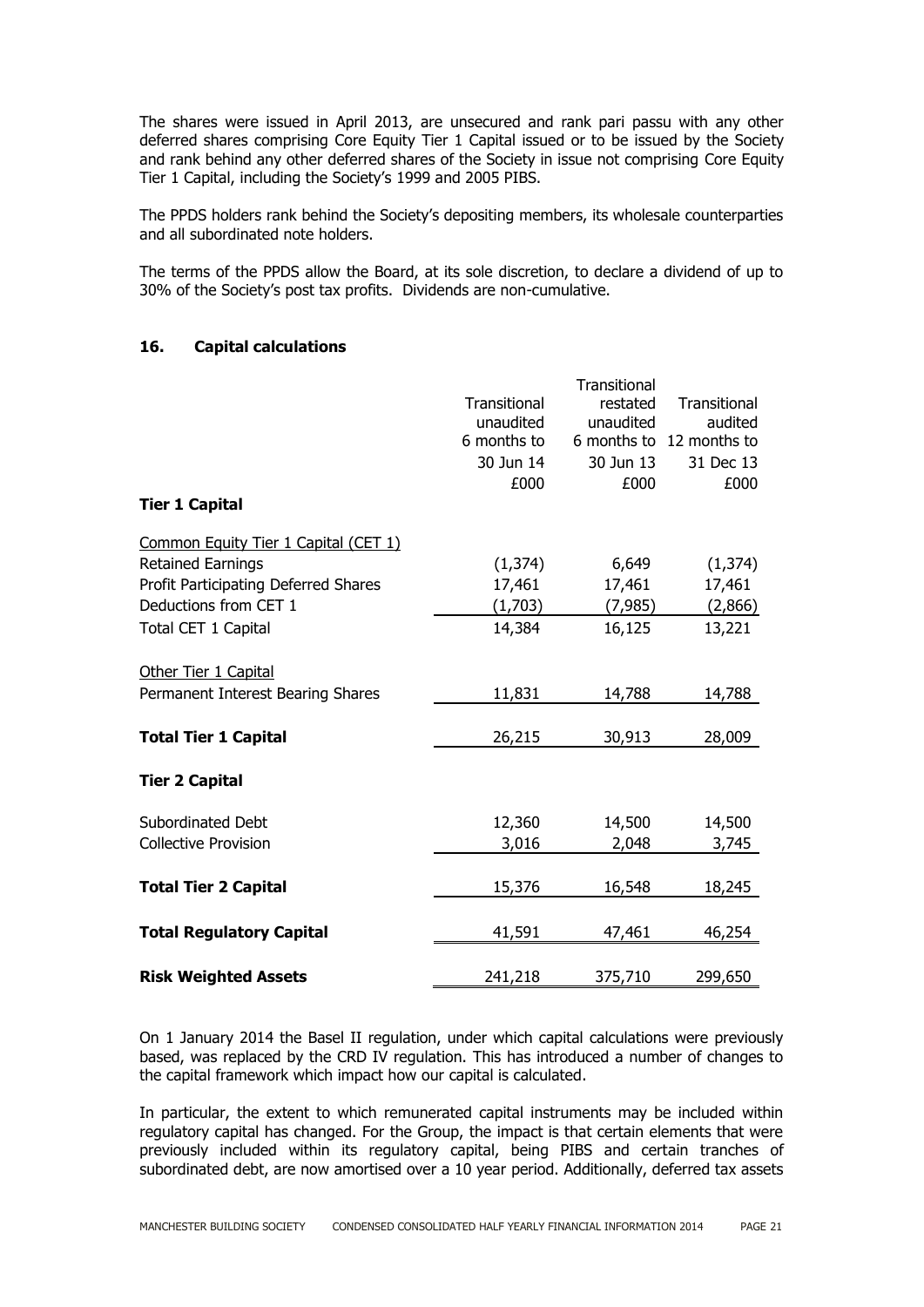arising from losses are deducted from regulatory capital; deferred tax assets arising from timing differences may continue to be classified within regulatory capital subject to certain regulatory criteria.

The Capital calculations shown overleaf are based on the new regulation and are presented on the transitional basis, recognising the amortisation profile. As a result of the above, noting that the new capital treatments only came into effect on 1 January 2014, the comparative figures for the year ended 31 December 2013 and the 6 months ended 30 June 2013 have been calculated as if the new treatments had applied retrospectively, i.e. that they are calculated consistently with the newly adopted treatments, effective at 30 June 2014 and not those capital treatments that applied at that time.

The Society has assessed the impact of the ongoing amortisation of capital instruments and is satisfied that it will continue to meet its regulatory requirements without the need to issue further capital instruments.

## **17. Financial Services Compensation Scheme**

|                                            |             | Restated  |                          |
|--------------------------------------------|-------------|-----------|--------------------------|
|                                            | Unaudited   | unaudited | Audited                  |
|                                            | 6 months to |           | 6 months to 12 months to |
|                                            | 30 Jun 14   | 30 Jun 13 | 31 Dec 13                |
| FSCS Provision for liabilities and charges | £000        | £000      | £000                     |
| At start of period                         | 275         | 331       | 331                      |
| Charge for the period                      | 550         | 489       | 489                      |
| Provision utilised                         |             |           | (545)                    |
| At end of period                           | 825         | 820       | 275                      |

The Society's provision for FSCS charges arises from its operation as a UK deposit taker. During 2013 the FSCS announced that there was likely to be a shortfall in their overall level of recoverability; it indicated that it would levy this shortfall on deposit-taking institutions over the next three years. The provision at the end of 2013 includes the expected management expenses levy for the FSCS scheme year 2013/2014. The shortfall capital levy for the FSCS scheme year 2012/2013, was received during 2013 and recognised as a charge in the Statement of Comprehensive Income for 2013. No provision is made for scheme years beyond these periods. The levy is paid during Q3 each year and the Society does not expect to recover any sums paid. The charge for the six months ended 30 June 2014 has been estimated by reference to the previous period's charge, as up to date data from the FSCS is not available. The Society has adopted early the provisions of IFRIC 21, further details of which may be found in notes 1 and 2.

#### **18. Related party transactions**

The Group is controlled by Manchester Building Society and consists of the Society and its two wholly owned subsidiaries: MBS (Mortgages) Ltd and MBS (Property) Ltd. The Society continued to provide loan funding to its subsidiaries during the half year ended 30 June 2014 in a manner similar to that disclosed in the 2013 Annual Report and Accounts. Accordingly, transactions with related parties are entered into in the normal course of business; related party transactions for the half year to 30 June 2014 are similar in nature to those for the year ended 31 December 2013.